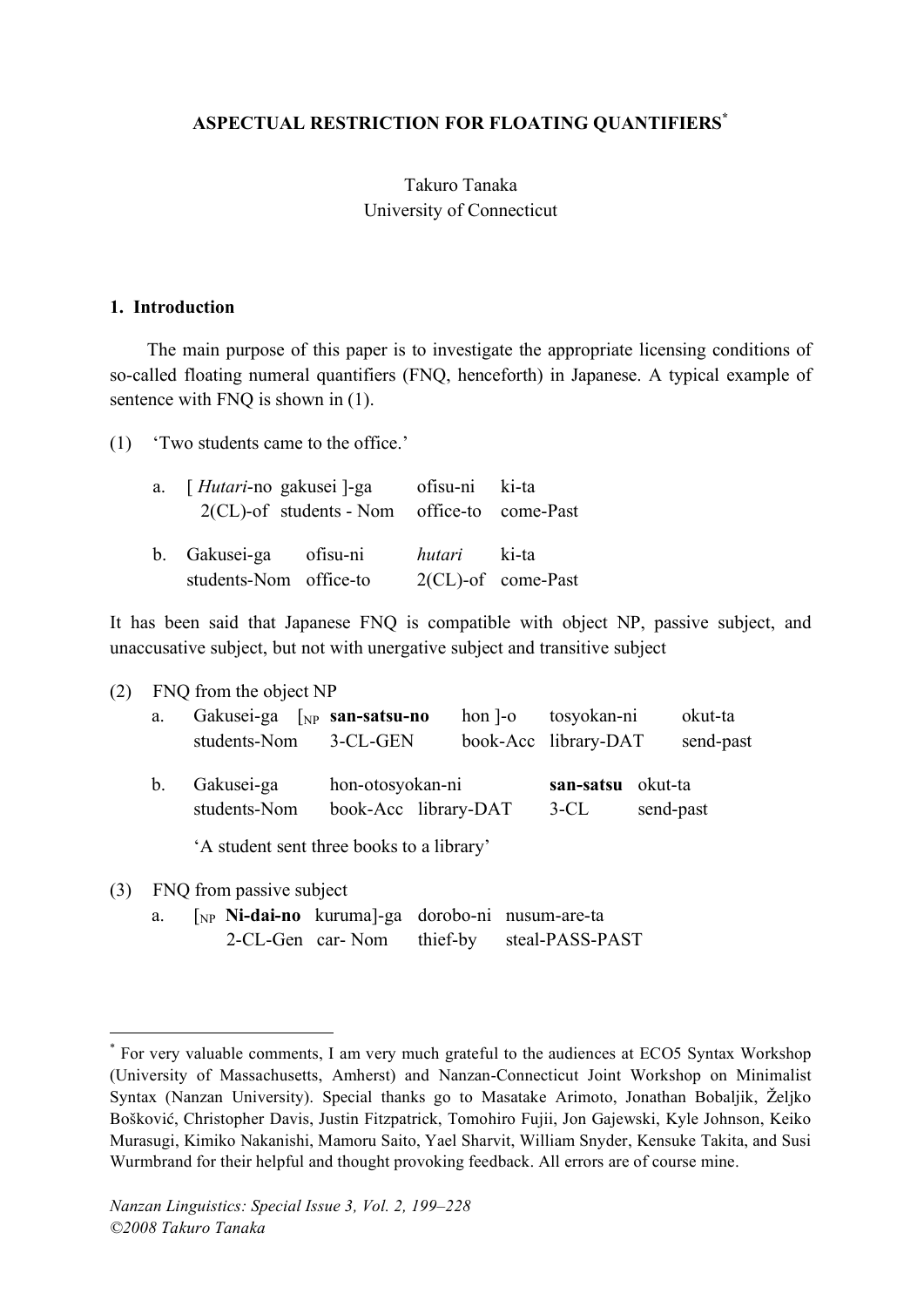|     | b. | Kuruma-ga<br>car-Nom                                                                                 | dorobo-ni nidai<br>thief-by   | $2-CL$           |                       | nusum-are-ta<br>steal-PASS-PAST   |         |                      |
|-----|----|------------------------------------------------------------------------------------------------------|-------------------------------|------------------|-----------------------|-----------------------------------|---------|----------------------|
|     |    | 'Two cars were stolen by a thief'                                                                    |                               |                  |                       |                                   |         |                      |
| (4) | a. | FNQ form unaccusative subject<br>[NP <b>Hutari-no</b> Gakusei]-ga<br>$2$ -CL                         | Student-Nom                   |                  | ofisu-ni<br>office-to | ki-ta<br>come-PAST                |         |                      |
|     | b. | Gakusei-ga<br>Student-Nom<br>'Two students came to the office'                                       | ofisu-ni<br>office-to         | hutari<br>$2-CL$ | ki-ta                 | come-PAST                         |         |                      |
| (5) | a. | FNQ from unergative subject<br>[ <sub>NP</sub> <b>Huta-ri-no</b> Kodomo]-ga<br>2-CL-Gen Children-Nom |                               |                  | loudly                | geragerato warat-ta<br>laugh-PAST |         |                      |
|     | b. | *Kodomo-ta<br>Children-Nom<br>'Two children laughed loudly'                                          | geragerato huta-ri<br>loudly  | $2-CL$           |                       | warat-ta<br>laugh-PAST            |         |                      |
| (6) | a  | FNQ from the transitive subject NP<br>$\lceil_{NP}$ San-nin-no gakusei]-ga<br>3-CL-Gen               | students-Nom                  |                  | hon-o<br>book-Acc     | tosyokan-ni<br>library-DAT        |         | okut-ta<br>send-past |
|     | b. | * Gakusei-ga<br>students-Nom                                                                         | hon-o<br>book-Acc library-DAT |                  | tosyokan-ni           | san-nin<br>$3-CL$                 | okut-ta | send-past            |

'Three students sent a book to a library'

This phenomenon has been studied in the previous literature on Japanese syntax, and many analyses have been suggested (Miyagawa (1989), Yatabe (1990), Fukushima (1991a,b), (1993), Mihara (1994, 2004), Miyamoto (1996), Hamano (1997), Kawashima (1998), Ishii (1999), Takami (2001), Yamashita (2002), Nakanishi (2004), among others). The main efforts in such previous literature went into considering a particular syntactic restriction to license good cases and to exclude ungrammatical ones based on the syntactic relation between FNQ and its host NP. Such a way to study FNQ has been based on an implicit assumption that syntactic conditions, especially constituency, require that FNQ and its host NP have to be close to each other. Among these literature, one of the most influential attempts can be found in Miyagawa (1989). Miyagawa's main point is that the distribution of FNQ is principled by some structural local condition. Based on a multiple branching structure, Miyagawa claims that the host NP and FNQ should mutually c-command each other, as represented in (7).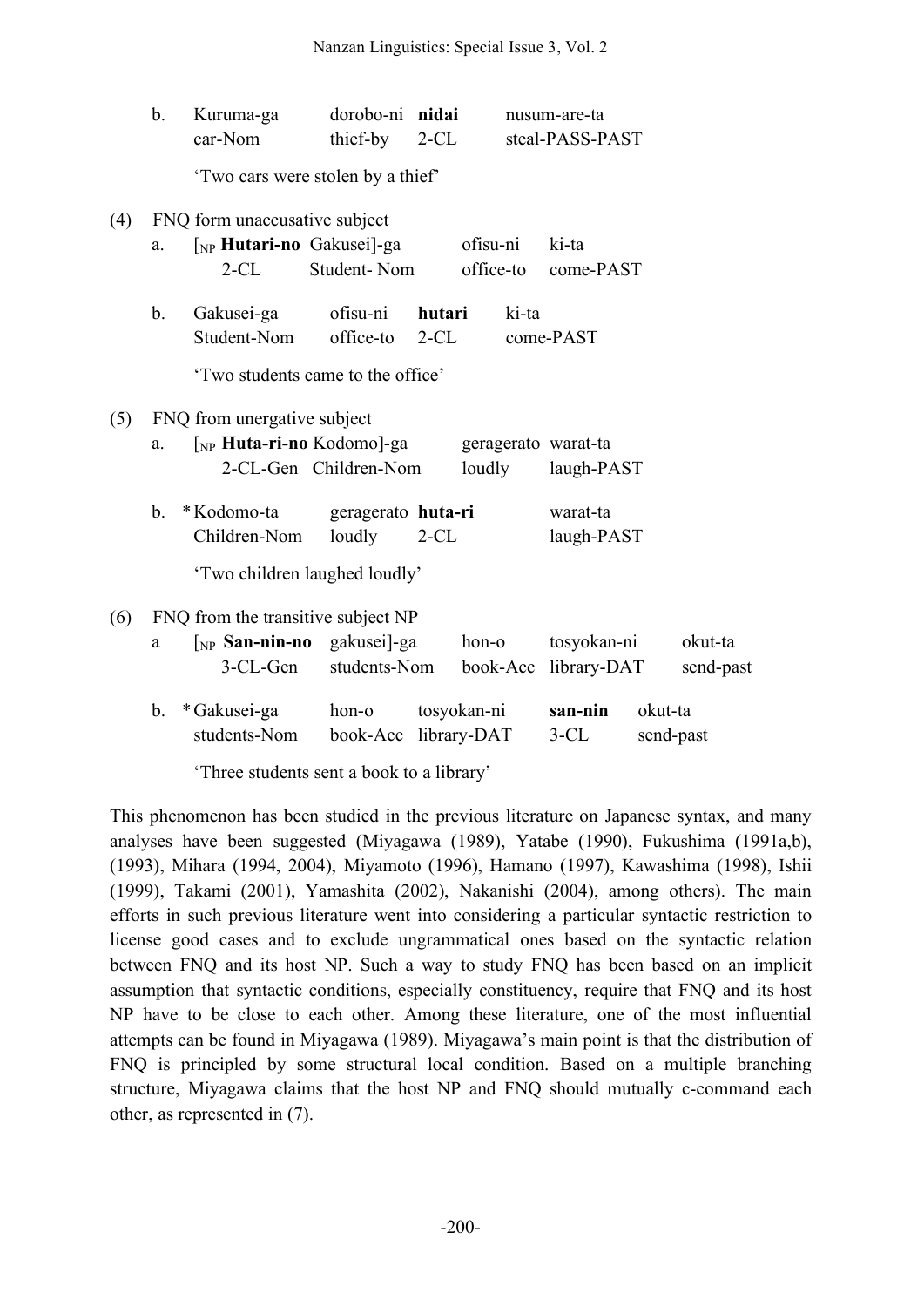(7) Mutual C-command Requirement:

The NP or its trace and the numeral or its trace must c-command each other.

Miyagawa's analysis can explain why FNQs from the subject of a passive or unaccusative verb, and the object of a transitive verb are allowed, but FNQs from the subject of unergative verbs and transitive subject should be prohibited, as can be seen in (8).

(8) a.  $NP_1$  [<sub>VP</sub> PP/Adv [<sub>VP</sub> **t<sub>1</sub> FNQ** V ] ] (passive, unaccusative) b. NP [<sub>VP</sub> PP/Adv [<sub>VP</sub> **NP FNQ** V]] (object of transitive) c. \* **NP**  $[\text{vp PP/Adv}[\text{vp (NP) FNQ V}]]$  (unergative, subject of transitive)

The subjects of passive and unaccusative are base-generated in the VP domain, and their traces and FNQ meet the mutual c-command relation in (8)a. The object of a transitive verb and FNQ, of course, c-command each other in (8)b. The subject of an unergative verb or a transitive verb in (8)c, however, are base-generated outside VP, hence the host NP and FNQ are not in a mutual c-command relation.

In this paper, I point out problematic data for current assumptions about FNQ, showing pairs where an example with FNQ is allowed but another is not even though their syntactic configurations seem to be the 'same' in terms of previous literature. A couple of analyses would be able to explain these data which I will provide in this paper. There seems to be some problems for the previous analyses, however. FNQ shows up in various types of environments, but each previous treatment argues about the licensing condition of FNQ for each environment separately. Intuitively, FNQs should be licensed under the same principle even though environments where they appear show variety, but little attention has been given to a unified analysis. Based on this point of view, there is still room for improvement in previous analyses.

### **2. Data**

In this section, we will look at examples which would be problematic for Miyagawa's mutual c-command analysis. Some examples with FNQ in Japanese are grammatical but others are not even though the FNQ or its trace, and its host NP seem to be in mutual c-command relation.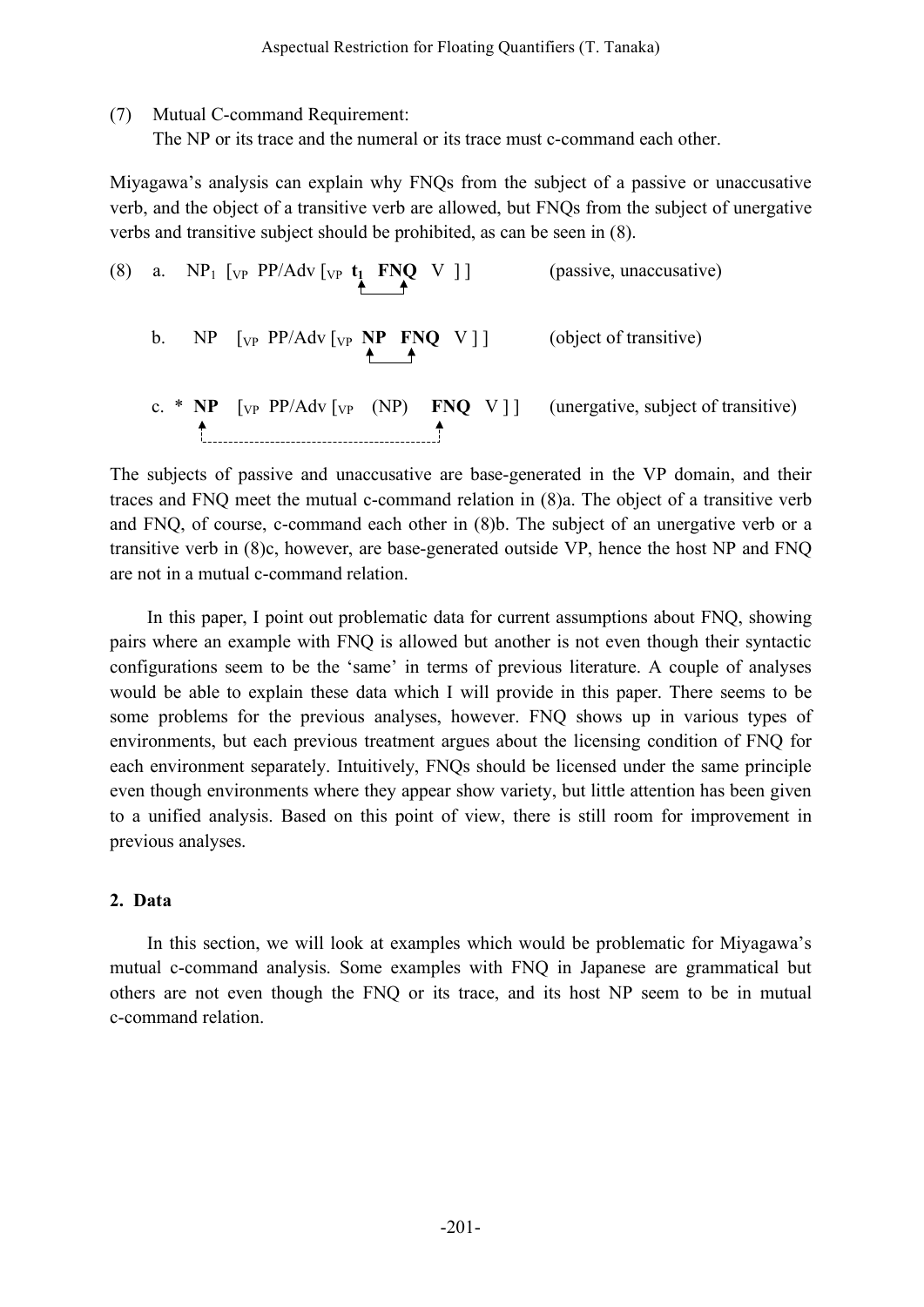| <b>FNQ</b> hosted by | Miyagawa's prediction | Problematic data                 |
|----------------------|-----------------------|----------------------------------|
| Transitive object    |                       | $*(19), * (22)b$                 |
| Unaccusative subject |                       | $*(10)b, * (11)b, * (12)b$       |
| Passive subject      |                       | $*(20)$                          |
| Transitive subject   | *                     | $\sqrt{(14)}$ b, $\sqrt{(16)}$ b |
| Unergative subject   | *                     | √ $(13)b,$ √ $(15)b$             |

(9) Distribution of Japanese FNQ

The common property of grammatical examples which we will see in this section is a sort of "delimitedness" of event or tense. Japanese FNQ can be licensed only if it shows up in a "delimited" context. We will look at examples that show the bounded property one by one.

### **2.1. Stage / Individual Level Distinction**

The first example is the contrast in  $(10)-(12)$ . It has been said that Japanese FNQ is compatible with stage-level predicate  $((a)$ -cases in  $(10)-(12)$ ), but not with individual-level predicates ((b)-cases) (Harada 1976, Nishigauchi and Uchibori 1991, Okutsu 1996, Miyamoto 1996, Mihara 2004).

| $(10)$ a. |             | Panda-ga<br>Panda-Nom               | ni-tou<br>$2-CL$ | genkii-da<br>healthy-be                                         |          |                                 |
|-----------|-------------|-------------------------------------|------------------|-----------------------------------------------------------------|----------|---------------------------------|
|           |             |                                     |                  |                                                                 |          |                                 |
|           |             | 'Two pandas are healthy'            |                  |                                                                 |          |                                 |
|           | b.          | *Panda-ga                           | ni-tou           | honyurui-dai                                                    |          |                                 |
|           |             | Panda-Nom                           | $2-CL$           | mammal-be                                                       |          |                                 |
|           |             | 'Two pandas are mammals'            |                  |                                                                 |          | (Nishigauchi and Uchibori 1991) |
| $(11)$ a. |             | Kono doubutsuen-dewa kaba-ga        |                  |                                                                 | san-tou  | byoki-da                        |
|           |             | This<br>$Zoo-in$                    |                  | hippos-Nom three-CL                                             |          | sick-be                         |
|           |             | Three hippos are sick in the zoo'   |                  |                                                                 |          |                                 |
|           |             |                                     |                  |                                                                 |          |                                 |
|           | $b_{\cdot}$ | *Kono doubutsuen-dewa               |                  | kaba-ga                                                         | sa-tou   | ookii                           |
|           |             | This Zoo-in                         |                  | hippos-Nom                                                      |          | three-CL<br>be big              |
|           |             | 'Three hippos are large in the zoo' |                  |                                                                 |          | (Mihara 2004)                   |
| $(12)$ a. |             | Amerika-dewa                        |                  | hikouki-gaisya-ga                                               | mit-tsu  | tsubure-ta                      |
|           |             | United States-in                    |                  | airlines-Nom                                                    | three-CL | bankrupt-PAST                   |
|           |             |                                     |                  | 'In the United States, three flight companies became bankrupt.' |          |                                 |
|           | $b_{\cdot}$ | *Amerika-dewa                       |                  | hikouki-gaisya-ga                                               | mit-tsu  | yuumei-da                       |
|           |             | United States-in airlines-Nom       |                  |                                                                 | three-CL | famous-be                       |
|           |             |                                     |                  |                                                                 |          |                                 |
|           |             |                                     |                  | 'In the United States, three flight companies are famous'       |          |                                 |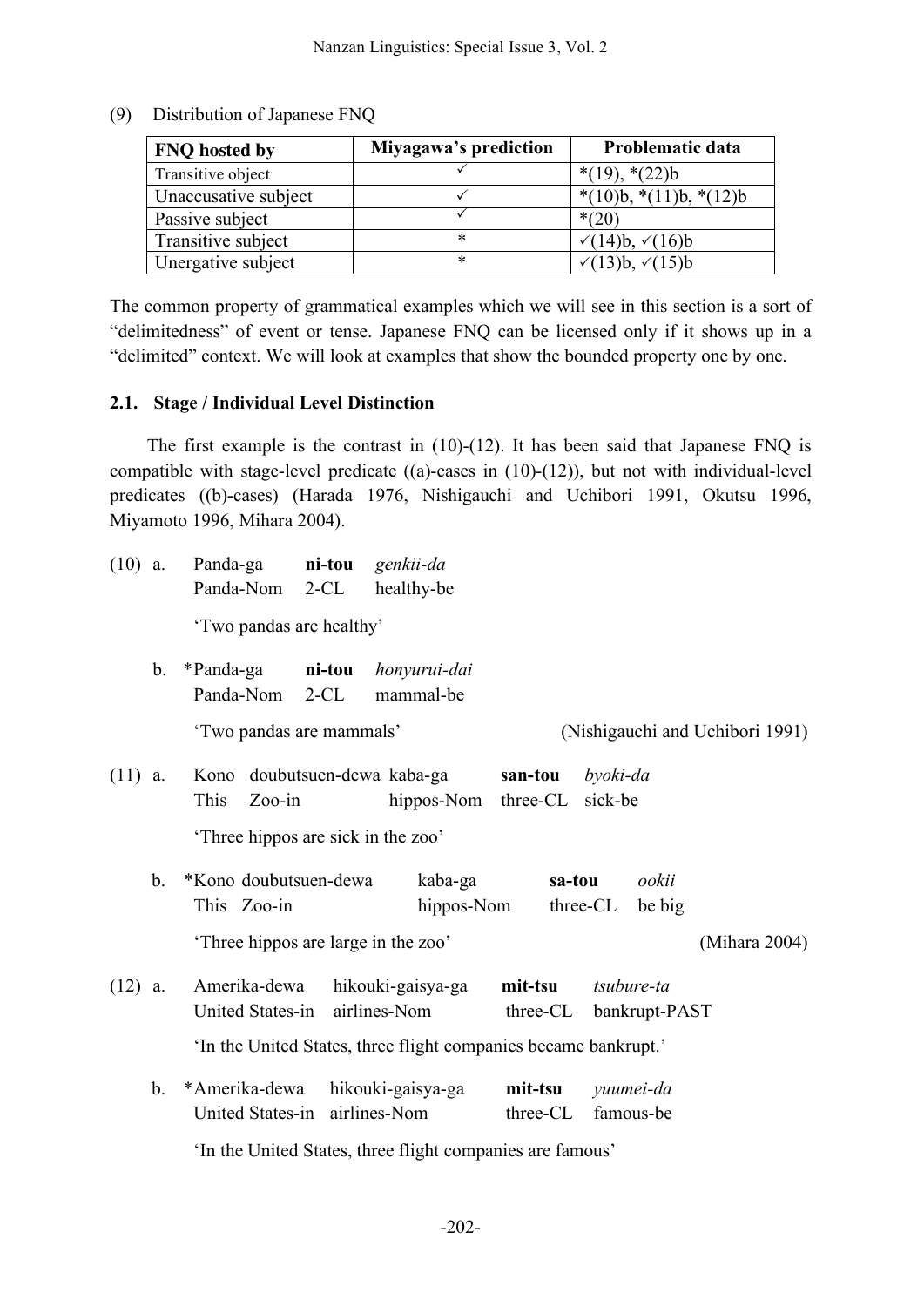Following Miyagawa's mutual c-command analysis, (10)-(12) share the same grammaticality because both of (a) and (b) are examples of unaccusative verbs. The only difference between (a)-cases and (b)-cases is the aspectual type of predicate. For example, *byoki-da* 'be sick' in (11)a and *tsubureru* 'bankrupt' in (12)a represent temporal events with stage-level predicates whose endpoint is delimited inherently, but, on the other hand, *osu-da* 'be male' in (11)b and *yuumei-da* 'be famous' in (12)b are individual-level predicates, which provide non-delimited events.

## **2.2. Simultaneous / Successive Distinction**

The next paradigms are shown in (13) and (14).

|               | $(13)$ a. ?*Kodomo-ga <i>wa-ni-natte</i> <b>10-nin</b><br>Children-Nom circle-become 10-CL |                                                |                       | odotta<br>danced |                     |
|---------------|--------------------------------------------------------------------------------------------|------------------------------------------------|-----------------------|------------------|---------------------|
|               | 'Ten children danced in a circle'                                                          |                                                |                       |                  | (Miyagawa 1989; 44) |
| $\mathbf b$ . | Kodomo-ga<br>Children-Nom                                                                  | $tsugitsugi-to$ 10-nin<br>sequence-in $10$ -CL |                       | odotta<br>danced |                     |
|               | 'Ten children danced one after another'                                                    |                                                |                       |                  |                     |
|               | $(14)$ a. ?* Gakusei-ga<br>Students-Nom books-Acc 4-CL                                     | hon-o                                          | $4$ -nin              | katta<br>bought  |                     |
|               | 'Four students bought books'                                                               |                                                |                       |                  |                     |
| b.            | Gakusei-ga<br>Students-Nom books-Acc sequence-in 4-CL                                      | hon-o                                          | $tsugitsugi-to$ 4-nin |                  | katta<br>bought     |

'Four students bought books one after another'

In these examples, the grammatical sentences and the ungrammatical ones are the cases of FNQ from the unergative subject  $((13))$  and from the transitive subject  $((14))$ , both of which are predicted as ungrammatical by mutual c-command analysis. Again, the crucial thing here is an aspectual property of the event. In the bad case in (13)a, ten children were dancing simultaneously, but the good case in (13)b represents that ten children danced one by one successively and every child danced alone in his or her dancing. As can be seen in (14)b, if there is an aspectual adverb such as *tsugitsugi-to* 'in sequence', the successive reading is primary and these sentences are grammatical.

## **2.3. Progressive Effect**

Next we will look at another aspectual property of FNQ. Mihara (1994) points out that even if the host of FNQ is an unergative subject or a transitive subject, which are not compatible with FNQ originally, the sentences are acceptable in the progressive tense.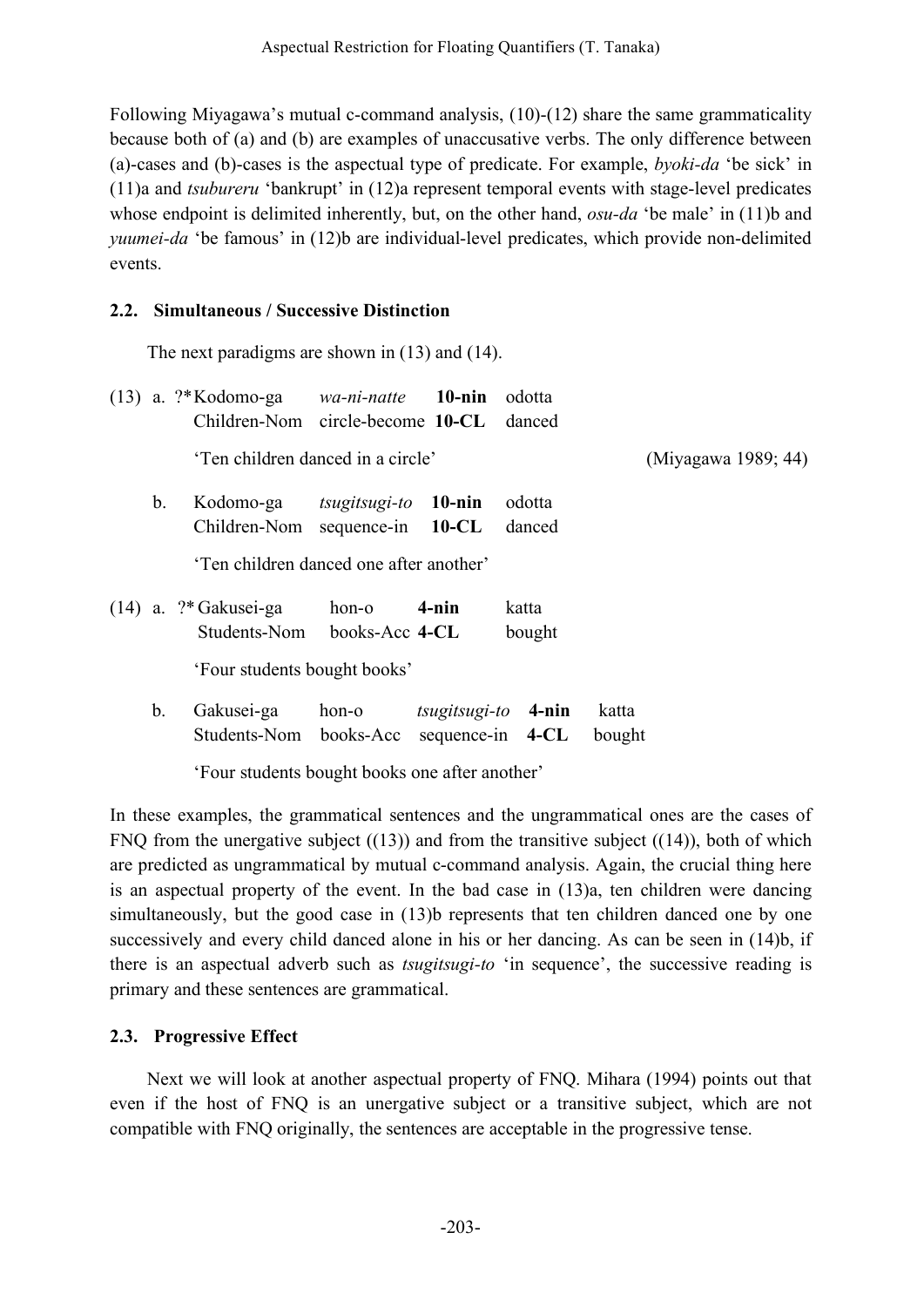| $(15)$ a. |                                   | *Gakusei-ga<br>students-Nom                        | tosyokan-de go-nin<br>library-in | $5 - CL$           | benkyo-su-ru<br>studied-do-Pres          |
|-----------|-----------------------------------|----------------------------------------------------|----------------------------------|--------------------|------------------------------------------|
|           |                                   | '5 students study in the library'                  |                                  |                    |                                          |
|           | b.                                | Gakusei-ga<br>students-Nom                         | tosyokan-de go-nin<br>library-in | <b>5-CL</b>        | benkyo-si-teiru<br>studied-do-PROG(Pres) |
|           |                                   | '5 students are studying in the library'           |                                  |                    |                                          |
|           |                                   | $(16)$ a. *Gakusei-ga<br>Students-Nom textbook-Acc | kyokasyo-o                       | yo-nin<br>$-4$ -CL | yon-da<br>read -Past                     |
|           | 'Four students read the textbook' |                                                    |                                  |                    |                                          |
|           | $\mathbf{b}$ .                    | Gakusei-ga<br>Students-Nom                         | kyokasyo-o<br>textbook-Acc       | yo-nin<br>$4$ -CL  | yon- <i>deita</i><br>read-PROG(Past)     |

'Four students were reading the textbook'

It seems natural to consider that the distinction between present or past tense and progressive tense does not affect the local relation between a FNQ and its host NP. We need to explain why progressive saves the FNQ construction in these cases.

### **2.4. Psych Verb**

Object NP of transitive verb and subject NP of passive can be the host NP of FNQ as can be seen in  $(17)$  and  $(18)$ .

|                           |         | (17) a. John-wa ringo-o san-ko tabe-ta      | John-Nom apples-Acc 3-CL ate-Past                                      |  |  |
|---------------------------|---------|---------------------------------------------|------------------------------------------------------------------------|--|--|
|                           |         | 'John ate three apples'                     |                                                                        |  |  |
|                           | $b_{-}$ |                                             | Mary-wa ronbun-o yon-hon kai-ta<br>Mary-Nom papers-Acc 4-CL write-Past |  |  |
|                           |         |                                             | 'Mary wrote four papers'                                               |  |  |
|                           |         | (18) a. Ringo-ga <b>san-ko</b> taber-are-ta | Apples-Nom 3-CL eat-Passive-Past                                       |  |  |
| 'Three apples were eaten' |         |                                             |                                                                        |  |  |
|                           |         | b. Ronbun-ga yon-hon kak-are-ta             | Papers-Acc 4-CL write-Passive-Past                                     |  |  |
|                           |         |                                             |                                                                        |  |  |

'Four papers were written'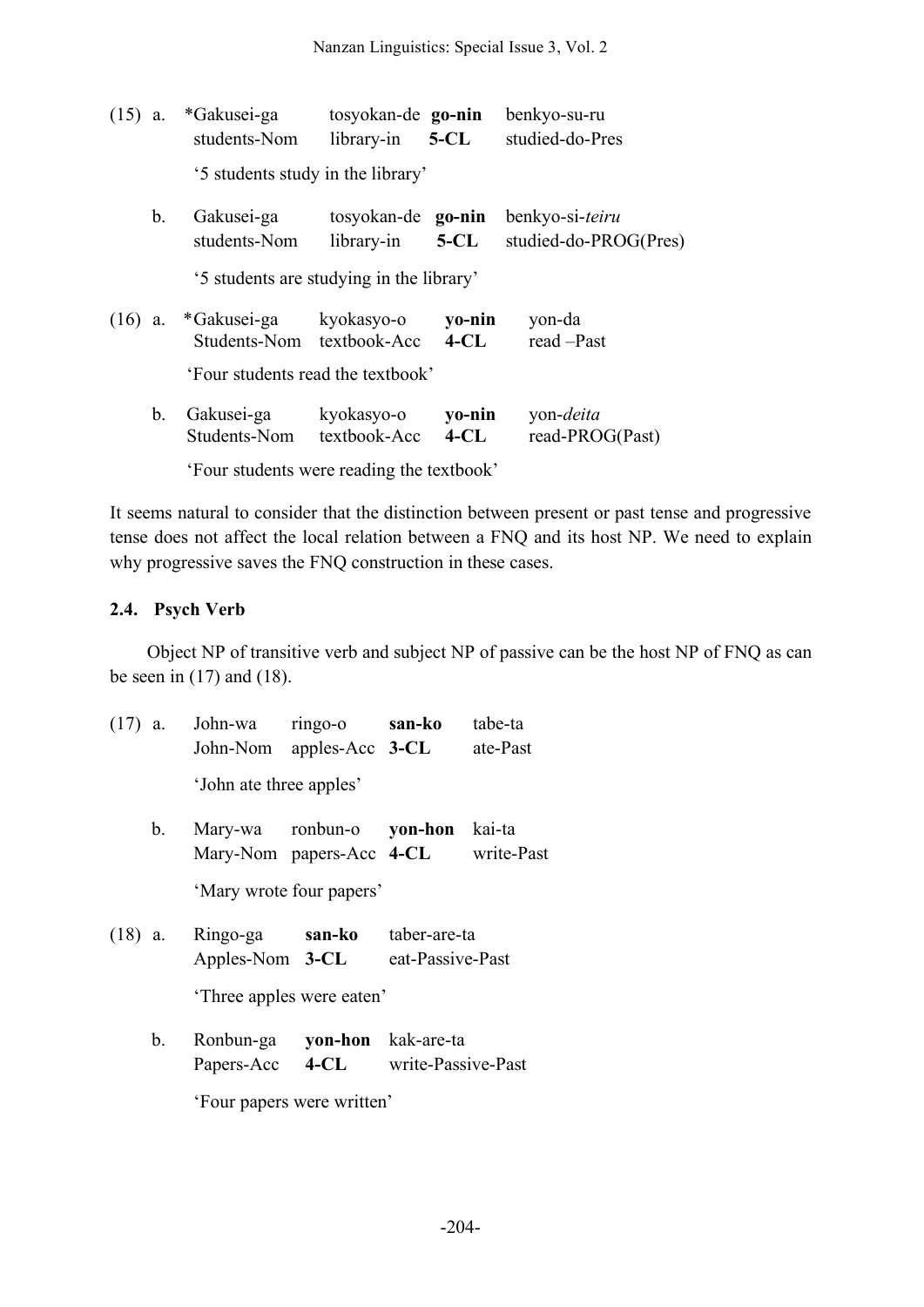However, psych verbs, for example, *shinziru* 'believe,' *nikumu* 'hate,' *utagau* 'suspect,' are not compatible with FNQ even when the host NP is an object NP ((19)) or a passive subject  $((20))$ .

- (19) a. \* John-wa tomodachi-o soredemo **san-nin** shinzita John-Nom friends-Acc still **3-CL** believed 'John still believed his three friends'
	- b. \*Gakusei-ga kyoju-o soredemo **go-nin** nikunda Student-Nom professor-Acc still **5-CL** hated

'A student still hated 5 professors'

(20) a. \* Kyouju-ga seito-ni **futa-ri** nikum-are-ta Professors-Nom student-by **2-CL** hate-PASS-past

'Two professors were hated by a student'

b. \*Soko-ni ita gakusei-ga keikan-ni **san-nin** utagaw-are-ta there-in be students-Nom officer-by **3-CL** suspect-PASS-past

'Three students who were there were suspected by a officer'

As for the psych verbs, it has been said that there are two types of variations: Experiencer Subject (ES) type, and Experiencer Object (EO) type (Jackendoff (1972), Grimshaw (1990), Levin (1993), Belletti and Rizzi (1988), Zubizarreta (1992), Pesetsky (1995), among others).

- (21) Two types of psych verbs (Levin 1993)
	- a. Experiencer-Subject Psych Verbs (ES) like, love, dislike, trust, worship, dread, envy, fear, hate, loathe, regret, bother (for), cry (for), delight (in), despair (of ), marvel (at), suffer (from), thrill (to), ...
	- b. Experiencer-Object Psych Verbs (EO) amaze, amuse, anger, annoy, bore, bother, confuse, delight, disgust, encourage, enrage, excite, frighten, horrify, irritate, please, puzzle, surprise, terrify, threaten, worry, ...

(22) are examples of FNQ from object NP of psych verbs; *komaraseta* 'embarrassed' in (22) a is EO type, and *kowagatta* 'feared' in (22)b is ES type. Only EO type is compatible with FNQ as shown in (22)a, while mutual c-command analysis predicts that both of them should be grammatical.

(22) a. Kare-no furumai-ga gakusei-o **go-nin** komarasesta (EO) he-of behaviour-Nom students-Acc **5-CL** embarrassed

'His behavior embarrassed five students'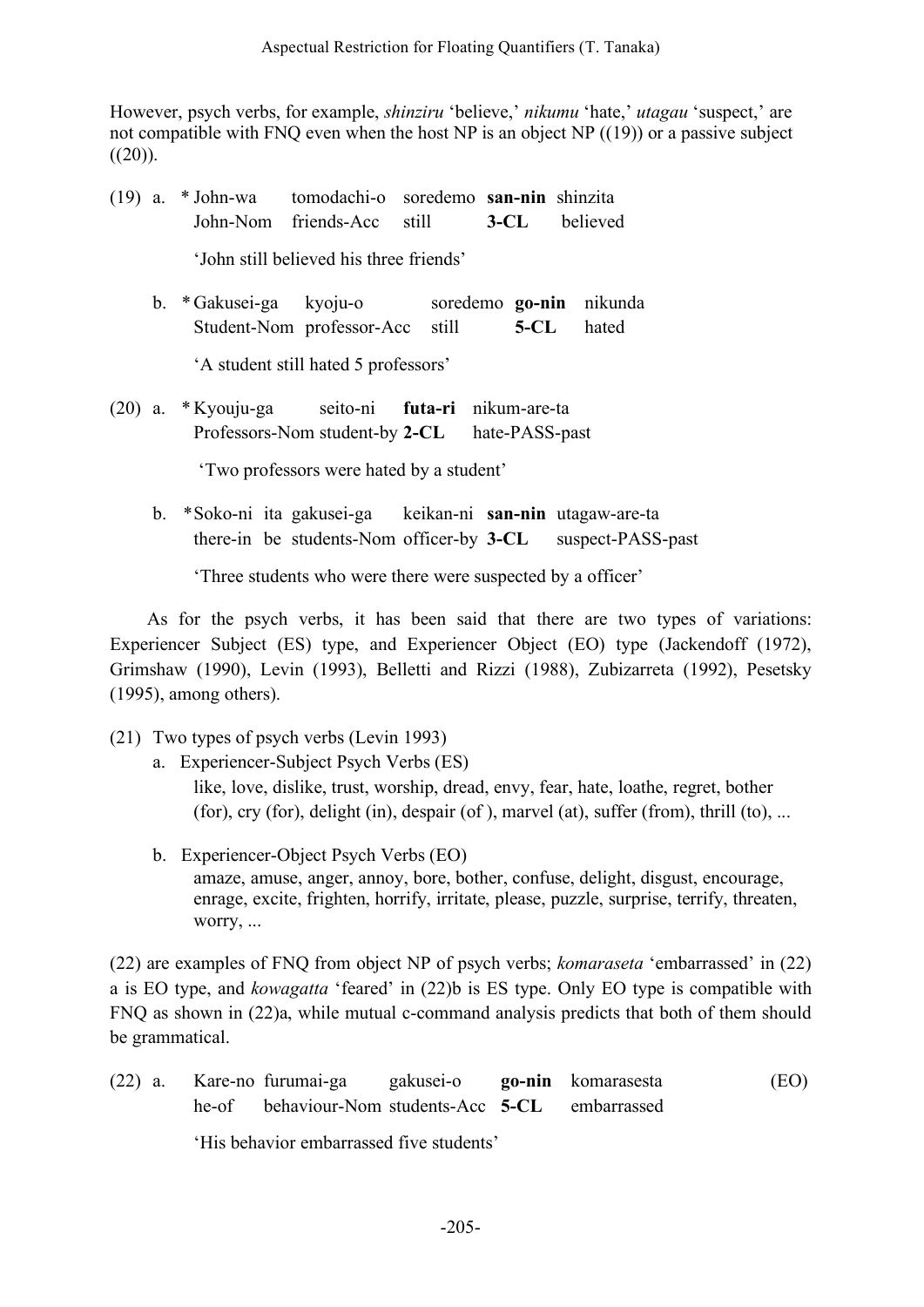b. \*Kodomotachi-wa hanashi-o **itsu-tsu** kowagatta (ES) Children-Nom stories-Acc **5-CL** feared 'Children feared five stories'

## **3. Theoretical Background**

### **3.1. Syntactic Structure**

In previous literature, three types of analyses for syntactic structure of floating quantifier have been suggested.

- (23) a. **All** the students have gone home.
	- b. The students have **all** gone home.
- (24) a. Rightward Movement (Postal (1974)) b. Stranding (Sportiche (1988))



c. Adverbial (Dowty and Brodie (1984), Brisson (1998), Bobaljik (2003), a.o.)



In the early stage of generative syntax, it was argued that floating quantifier is base generated in the host-NP, and it moves to right (Postal (1974), Maling (1976), Baltin (1978)).

(25) Rightward Movement Analysis  $\lceil \ln \lceil \frac{N}{N} \rceil$  t<sub>i</sub> the men  $\lceil \frac{N}{N} \rceil$  all<sub>i</sub> left  $\lceil \frac{N}{N} \rceil$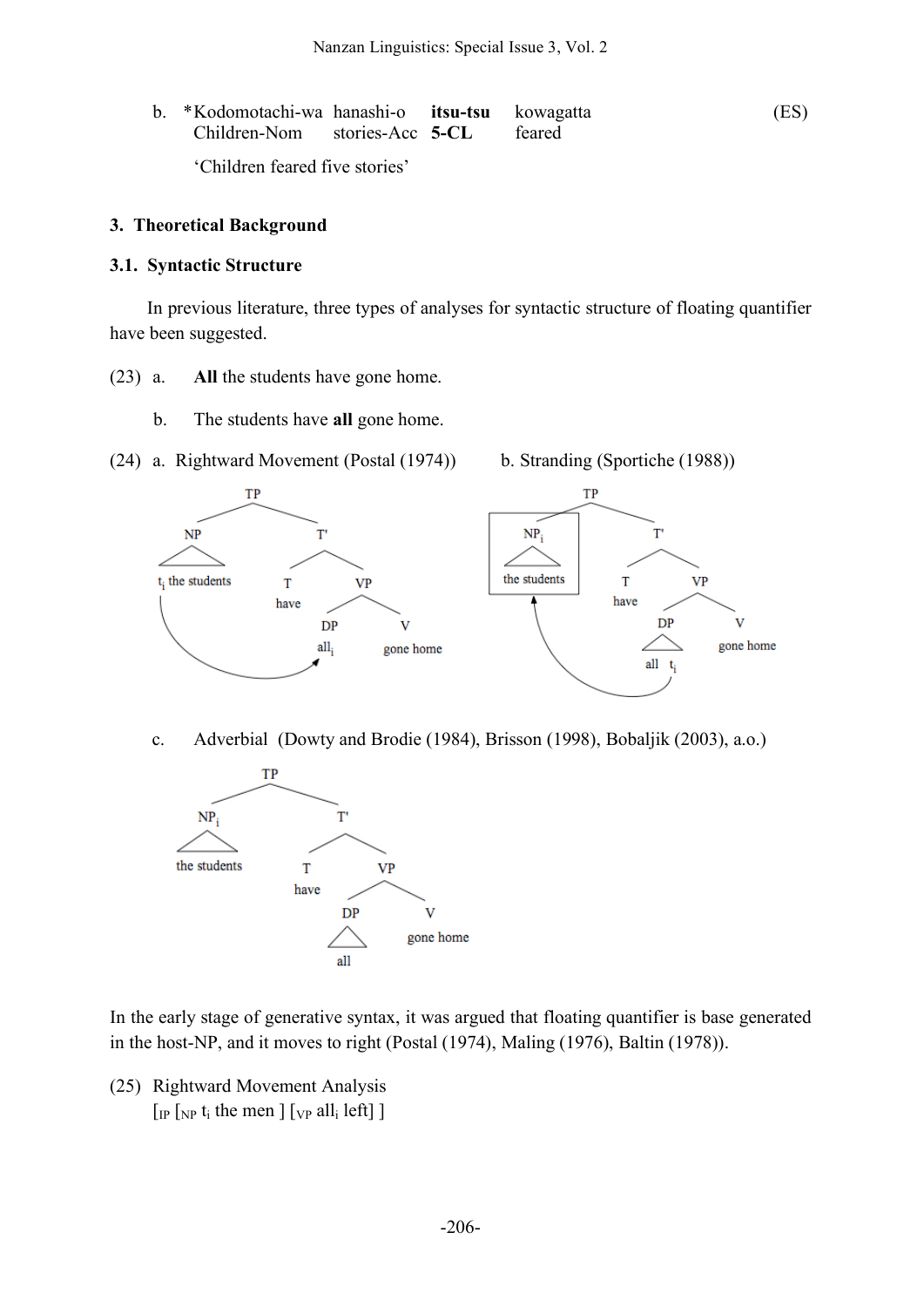Following this rightward movement, however, the trace of the floating quantifier cannot be c-commanded, which give rise to the violation of Proper Binding Condition.

(26) Proper Binding Condition (Fiengo (1977), May (1977), Saito (1989)) Traces must be bound.

To avoid this problem, Sportiche (1988) suggests that floating quantifier does not move at all, and it is a stranded element of movement of its host NP. He follows VP-internal subject hypothesis, which argues that the subject NP is base generated in VP, and it moves up to the spec-IP in a stage of the derivation (Koopman and Sportiche (1991), Kuroda (1988), Fukui and Speas (1986), Kitagawa (1986), among others). He suggests that thesubject NP and VP have a relation of small clause, which is represented as *Vn*. Following his analysis, the derivation of FQ would be shown as (27).

- (27) Stranding Analysis (Sportiche 1988, slightly modified)
	- a.  $\left[\begin{array}{cc} \n\text{I}_{\text{IP}} \mid \text{All the children} \n\end{array}\right]$  [Vn have  $\left[\begin{array}{c} t_i \mid \text{IVP seen the movie} \n\end{array}\right]$ ]
	- b.  $\left[\begin{array}{cc} \n\text{I}_P \mid \text{The children} \\
	\text{I} \mid \text{Van have} \\
	\text{I} \mid \text{I} \mid \text{VP seen the movie} \\
	\text{I} \mid \text{I}\n\end{array}\right]$

Following this analysis, FNQ is base-generated next to its host NP, and it does not require the additional semantic interpretation rule to connect the FNQ and its host NP, which has been suggested by researchers who argue that a FNQ is base generated in the position which is pronounced without any movement (Nakamura (1983)). Sportiche's analysis is not based on rightward movement, and violation for proper binding condition does not take place. Besides, the fact that the position of FQ is mainly the left periphery of VP should be a natural implication the stranding analysis.

Some researchers have suggested an alternative analysis to the adNominal one: the adverbial analysis<sup>1</sup>. Following this point of view, there is no stage where FNQ is attached to its host NP directly, and the FNQ is base generated in preverbal position (see Nakamura (1983), Dowty and Brodie (1984), Akiyama (1994), Junker (1995), Hoeksema (1996), Doetjes (1997), Brisson (1998), Takami (2001), Bobaljik (2003), among many others, for this point of view). Takami (2001), for example, provides the following example in (28)b which would be counterexaple for Miyagawa's (1989) adNominal analysis.

|  | $(28)$ a. ?* Gakusei-ga hon-o | <b>yo-nin</b> kat-ta. |                  |
|--|-------------------------------|-----------------------|------------------|
|  | student-Nom book-Acc          |                       | four-CL buy-PAST |

'Four students bought a book / books'

<sup>&</sup>lt;sup>1</sup> This type of analysis for Japanese FQ has been challenged by some researchers. For example, Fitzpatrick (2006) argues that Japanese FQs are adnominal and A-bar related. He claims that both kinds of FQs, adnominal type and adverbial type, exist in human language, and they are distinguishable within and across languages. Adverbial FQs are associated with A-moved NPs, and adnominal FQs are related to A-bar moved NPs.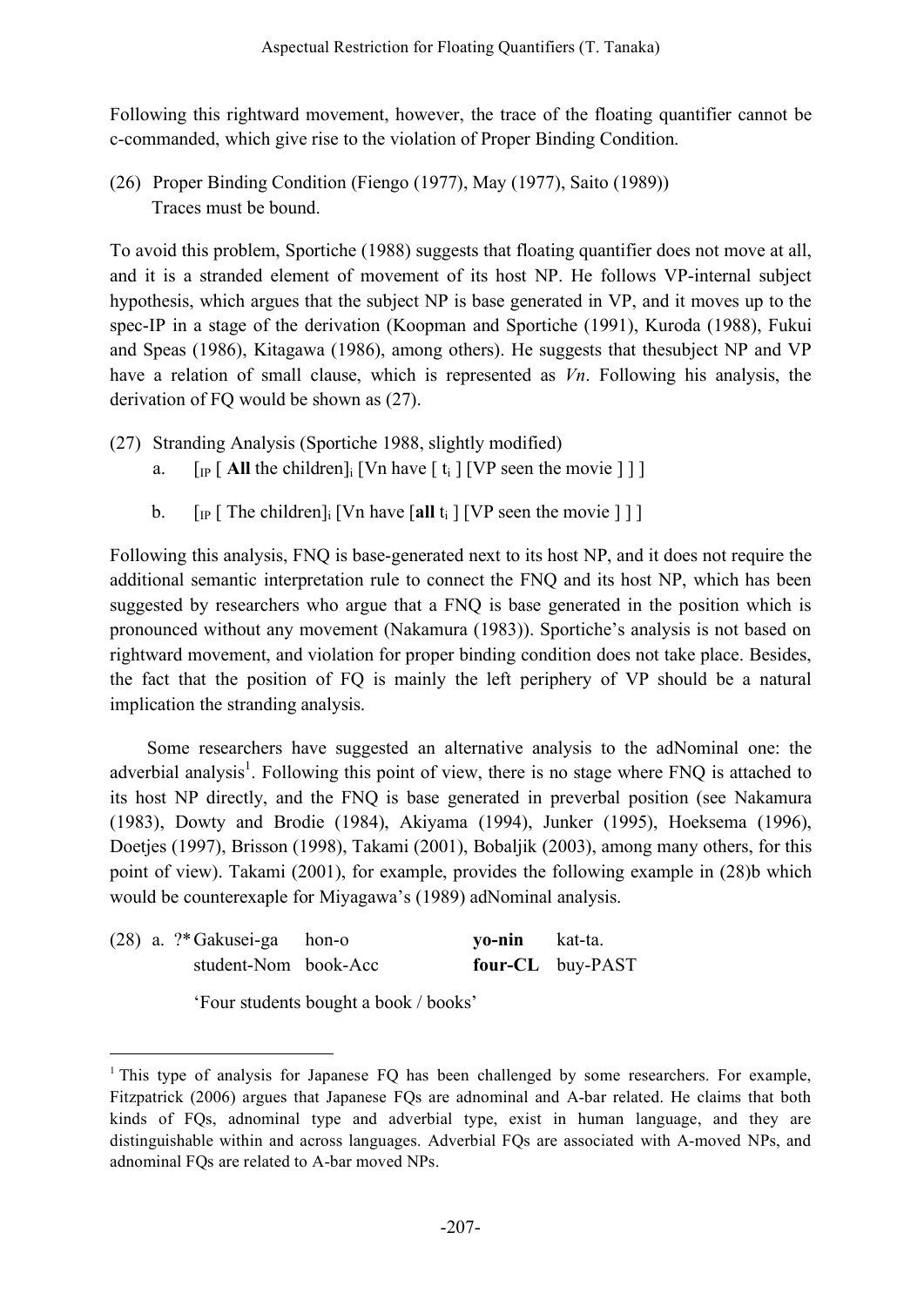b. Gakusei-ga {sore / sono hon}-o **yo-nin** kat-ta. student-Nom {it / that book}-Acc **four-CL** buy-PAST

'Four students bought it / that book'

(Takami 2001:139)

Takami argues that FNQs in preverbal position must provide some new information, following the traditional point of view that, in Japanese, the most important information (or new information) must appear in an immediately preverbal position (Kuno 1978). Based on this assumption, Takami (2001) argues that the distribution of FNQs does not depend on the locality condition, but rather on the following two pragmatic conditions: an NP can host an FNQ only when the NP can serve as a Theme of the sentence, and an FNQ must obey the information structure of Japanese sentences. In (28)a,b, the FNQ is interpreted as the most important information, being in a pre-verbal position. The difference in acceptability between the two sentences comes from the information status of the object. In (28)a, the object is an indefinite NP, which is interpreted to convey new information. Thus, both of the object NP *hon* 'book' and the FNQ *yo-nin* 'four-CL<sub>person</sub>' should take significant information in the sentence, but there is a conflict between the object and the FNQ as to which one should be the focus of the sentence. In contrast, in (28)b, the object is a definite NP, which contains less important information. (28)a,b share the same configuration with respect to the mutual c-command relation between FNQ and its host NP. If only syntactic locality plays a crucial role to license FNQ as Miyagawa (1989)'s analysis, the prediction would be that (28)a and b share same acceptability. This is not the case, however.

Based on the adverbial analysis, a lot of counterarguments against Sportiche's type of stranding analysis. Firstly, Bobaljik (2003) points out that floating quantifiers which are hosted by a passive subject and a unaccusative subject are not allowed.

|                   | (29) Passive/Unaccusative                       |  |
|-------------------|-------------------------------------------------|--|
| (passive)         | a. $\ast$ [ The boys ] were arrested [ all ti ] |  |
| (unaccusative)    | b. $\ast$ [ The boys ] have arrived [ all ti ]  |  |
| (Bobaljik (2003)) |                                                 |  |

The stranding analysis predicts that (29)a,b are grammatical because a subject NP and a FNQ are base-generated in VP, and onlysubject NP moves up to the spec-TP, which is the same way as Sportiche's analysis.

Secondly, the positions for FNQs are not only right before the verb. FNQs can appear in positions for adverbs, as shown in (30). The stranding analysis cannot explain this distribution of FNQs.

(30) The children would  $\langle \text{all} \rangle$  have  $\langle \text{all} \rangle$  been  $\langle \text{all} \rangle$  doing that. (Baltin (1995))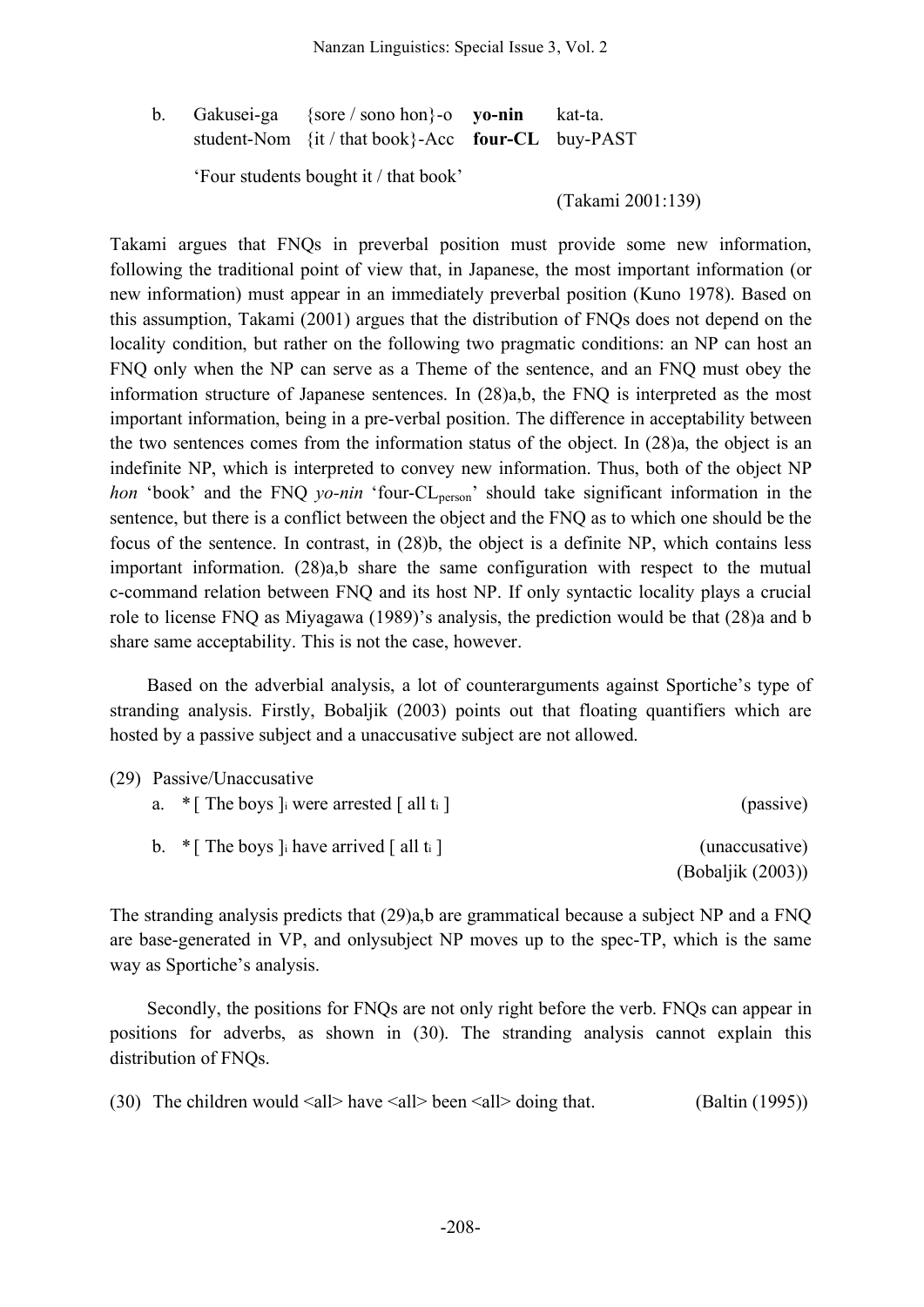# **3.2. Adverbial Quantification**

We investigated three kinds of analyses for syntactic configuration for floating quantifiers in the previous section. Based on the evidences in (29) and (30), the adverbial analysis seems to be plausible. However, if we follow the adverbial analysis, we should consider a puzzling problem about quantification; how do "adverbs" quantify over individual variables? In the cases of Japanese floating numeral quantifiers, they should quantify individual variables because of the classifier. Consider the following example.

| (31) Gakusei-ga                        | hon-o | tosyokan-ni san-satsu okut-ta |           |
|----------------------------------------|-------|-------------------------------|-----------|
| Students-Nom book-Acc library-Dat 3-CL |       |                               | send-Past |

'A student sent three books to a library.'

The classifier *-satsu* 'volume' is just for the number of books. Japanese classifiers are available only for a particular type of individuals.

### (32) Japanese Classifiers

| a.             | san-satsu-no hon   | 'three books'    | (for books)                         |
|----------------|--------------------|------------------|-------------------------------------|
| b.             | san-hiki-no usagi  | 'three rabbits'  | (for small animals)                 |
| $\mathbf{c}$ . | san-tou-no zou     |                  | 'three elephants' (for big animals) |
| d              | san-ken-no ie      | 'three houses'   | (for houses)                        |
| e.             | san-dai-no kuruma  | 'three cars'     | (for motor vehicle)                 |
| f.             | san-nin-no gakusei | 'three students' | (for people)                        |

However, if we suppose that Japanese FNQs are adverbs, they cannot quantify individual variables; adverbs quantify over event variables.

To solve this dilemma, Nakanishi (2004) argues that Japanese FNQs are adverbs which are base-generated in the surface position without any movement operation. The FNQ is not an adNominal quantifier which quantifies individual variables over, but it is an adverbial quantifier for event variables. Nakanishi's points are summarized as in (33).

### (33) Nakanishi (2004)

- a. Japanese FNQs are subject to the Monotonicity Constraints (Schwarzschild (2002)).
- b. Adverbial FNQs quantify over individual variables via Homomorphism Mapping.
- c. A Measure Function  $\mu$  combines an FNQ with a predicate.

Firstly, Nakanishi argues that Japanese FNQs are subject to monotonicity (Schwarzschild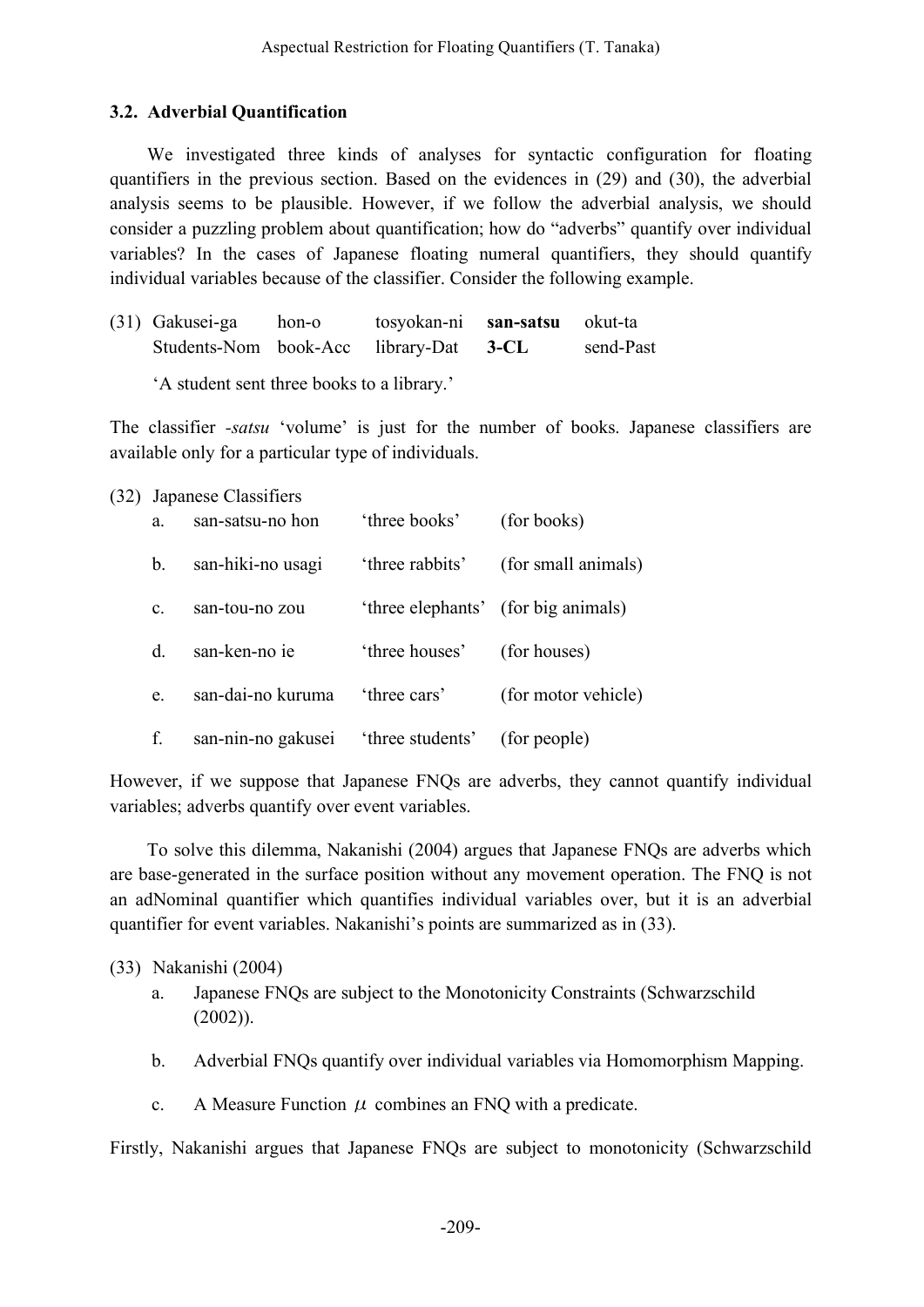(2002)) to explain the following data. The quantifier for amount of water, *san-rittoru* 'three liters,' is compatible with floating pattern in (34)b, but degree of water, *san-do* 'three degree,' does not allow its floating variant as shown in (35)b.

(34) 'Three liters of water spilled on the table.'

| a.          | [san-rittoru-no mizu]-ga<br>3-liters-of | water-Nom    | tukue-nouede<br>table-on | kobore-ta<br>spill-Past |
|-------------|-----------------------------------------|--------------|--------------------------|-------------------------|
| $b_{\cdot}$ | Mizu-ga                                 | tukue-nouede | san-rittoru              | kobore-ta               |
|             | water-Nom                               | table-on     | 3-liters                 | spill-Past              |

(35) 'Three degree water spilled on the table.'

| a. |                    | [san-do-no mizu]-ga tukue-nouede kobore-ta |          |            |
|----|--------------------|--------------------------------------------|----------|------------|
|    |                    | 3-degree-of water-Nom table-on             |          | spill-Past |
|    | b. *Mizu-ga        | tukue-nouede san-do                        |          | kobore-ta  |
|    | water-Nom table-on |                                            | 3-degree | spill-Past |

A crucial difference between volume and degree is monotonic property. The notion of monotonicity is suggested by Link (1983), and refined by Schwarzschild (2002). Link points out that plural count nouns are cumulative just like mass nouns.

(36) a. If a is water and b is water then the sum of a and b is water.

b. If the animals in this camp are horses, and the animals in that camp are horses, then the animals in both camps are horses.

Based on these examples, Link proposes to capture the similarities between the two model-theoretically using lattice structures. Assuming that the denotation of nominal predicates is a set of (singular and/or plural) individuals, it is possible to express the cumulative reference of mass nouns as well as of plural count nouns by ordering the individuals in the extension, as in lattice structures. A lattice is a partially ordered set, i.e. a set of objects ordered by a reflexive, anti-symmetric and transitive relation. For example, take a set containing elements in the figure in (37), where x, y, and z are atomic individuals,  $\cup$  is an individual sum operator, and the lines indicate the ordering part-of relation ≤.

(37) Monotonic lattice structure

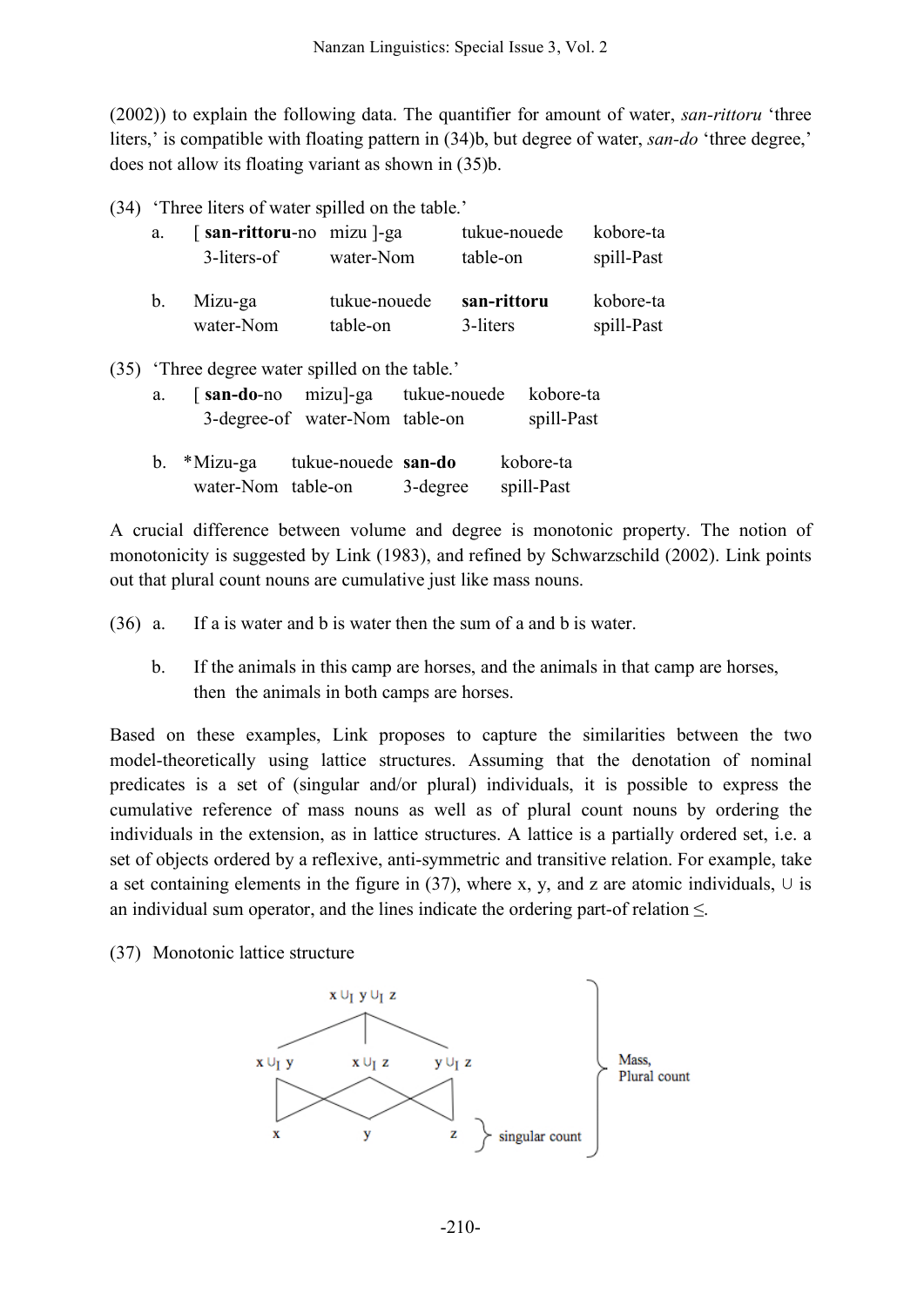|  | (38) a. Singular count nouns: $\[\phi]$ dog $\] = \{x, y, z\}$ |                                                                                                                         |
|--|----------------------------------------------------------------|-------------------------------------------------------------------------------------------------------------------------|
|  | b. Plural count nouns:                                         | $\left[\right]$ dogs $\right]$ = {x, y, z, x $\cup_{i}$ y, x $\cup_{i}$ z, y $\cup_{i}$ z, x $\cup_{i}$ y $\cup_{i}$ z} |
|  | c. Mass nouns:                                                 | $\llbracket$ water $\rrbracket = \{x, y, z, x \cup_I y, x \cup_I z, y \cup_I z, x \cup_I y \cup_I z\}$                  |

Suppose that x, y, and z are water, then their sums (x∪<sub>I</sub>y, x∪<sub>I</sub> z, y∪<sub>I</sub> z, x∪<sub>I</sub> y∪<sub>I</sub> z) are also water. In this sense, the mass noun water has the cumulative reference property. In the denotation of water, that is, { x, y, z, x∪<sub>I</sub>y, x∪<sub>I</sub> z, y∪<sub>I</sub> z, x∪<sub>I</sub> y∪<sub>I</sub> z }, members can be ordered by the part-of relation (e.g.  $x \cup_1 y$  is a subpart of another member  $x \cup_1 y \cup_1 z$ ). Thus, the extension of a mass noun can be modeled as a lattice of individuals.

Based on such an assumption, we can distinguish volume from degree in terms of monotonicity.

(39) Schwarzschild (2002)

a. Monotonicity

A property is monotonic if it tracks part-whole relations. e.g. If a quantity of oil has a certain volume, then every proper subpart of it will have a lower volume and superparts will have larger volumes. i.e., volume is monotonic.

b. Non-monotonicity

e.g. If the oil has a certain temperature, there is no reason to expect that proper parts of it will have lower temperatures. i.e., temperature is non-monotonic

Volume of water shows the monotonic property, and it follows the Monotonicity Constrain to license Japanese FNQ. On the other hand, temperature of water is not monotonic. This is why (34)b is acceptable, but (35)b is not.

Nakanishi's second point in (33) is adverbial quantification over individual variables. Nakanishi suggests the homomorphism function h, which maps event variables to their correspondent individual variables.

(40) Homomorphism *h*  $\forall h \forall x, y \in D_e [h(x \cup_x y) = h(x) \cup_x h(y)]$ 

In Japanese, adverbial FNQs can not quantify event variables directly because of classifiers, but such quantification is possible indirectly via the homomorphism function. The homomorphism function *h* in (40) maps event variables into individual variables. This system is based on a basic assumption that an individual entity corresponds with an event. For example, in (31), an single sending event corresponds with a book, and three sending events include three books. Intuitively, in this case,  $e_1$ ,  $e_2$ , and  $e_3$  are mapped into book<sub>1</sub>, book<sub>2</sub>, and  $book<sub>3</sub>$ , respectively. (41) shows the quantification via homomorphism mapping.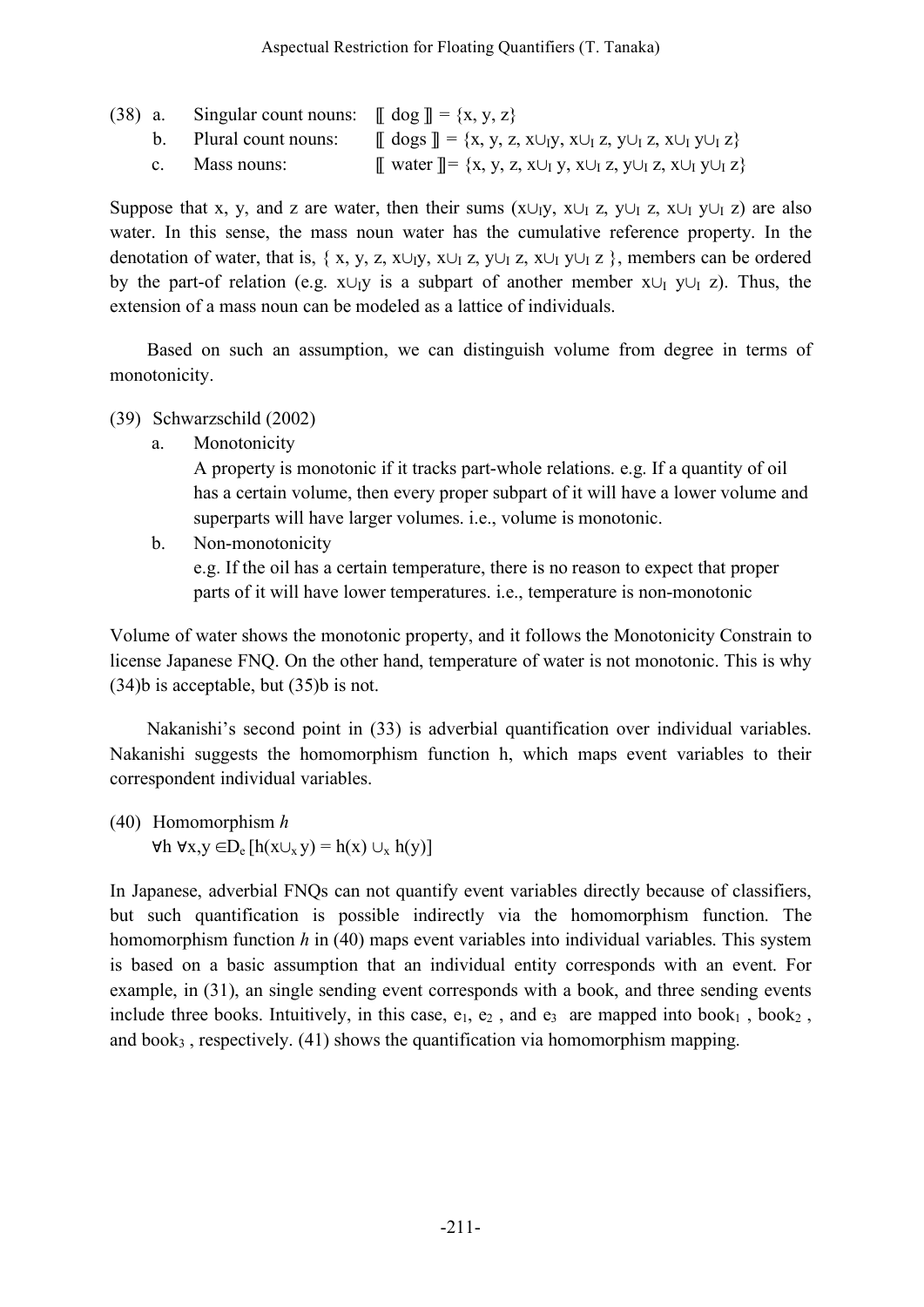## (41) Quantification via Homomorphism h



Japanese FNQ, which is an adverb, quantifies over event variables directly, and individual variables indirectly through homomorphism mapping.

The last point in  $(33)$  is a measure function  $\mu$ . Measure Phrases have a wide distribution in both English and Japanese, as illustrated in (42).

| (42) | English        |                  |                | Japanese               |                       |  |  |
|------|----------------|------------------|----------------|------------------------|-----------------------|--|--|
|      | a.             | two feet long    | a.             | ni meetoru nagai       | 'two meters longer'   |  |  |
|      | $b_{-}$        | two feet longer  | $b_{-}$        | ni meetoru naga-sugiru | 'two meters too long' |  |  |
|      | $\mathbf{c}$ . | two feet of rope | $\mathbf{c}$ . | roopu ni meetoru       | 'two meters of rope'  |  |  |
|      | d.             | two feet away    | d.             | ni meetoru hanarete    | 'two meters away'     |  |  |
|      | e.             | walk two feet    | e.             | ni meetoru aruku       | 'walk two meters'     |  |  |

Schwarzschild (2002) proposes that, despite the seemingly cross-categorial syntactic distribution of MPs, all instances of MPs have exactly the same semantics. Assuming that Measure Phrases have a uniform semantics, he argues that a measure phrase is a predicate of scalar intervals (Schwarzschild 2002:231). Based on the assumption, Nakanishi proposes to spell out the denotation of Measure Phrases as in (43), where mp stands for the responding formal predicate in Predicate Logic (e.g. two-feet).

(43) 
$$
\llbracket MP \rrbracket = \lambda I_d. \text{mp}(I) \tag{  } \tag{}
$$

A measure function  $\mu$  is a measurement scheme that is obtained by examining a relation between an MP and the element to which the Measure Phrase applies. Nakanishi also introduces a measure function  $\mu$ , which is a measurement scheme (e.g. volume, temperature, depth, etc.) that is obtained by examining a relation between an MP and the element to which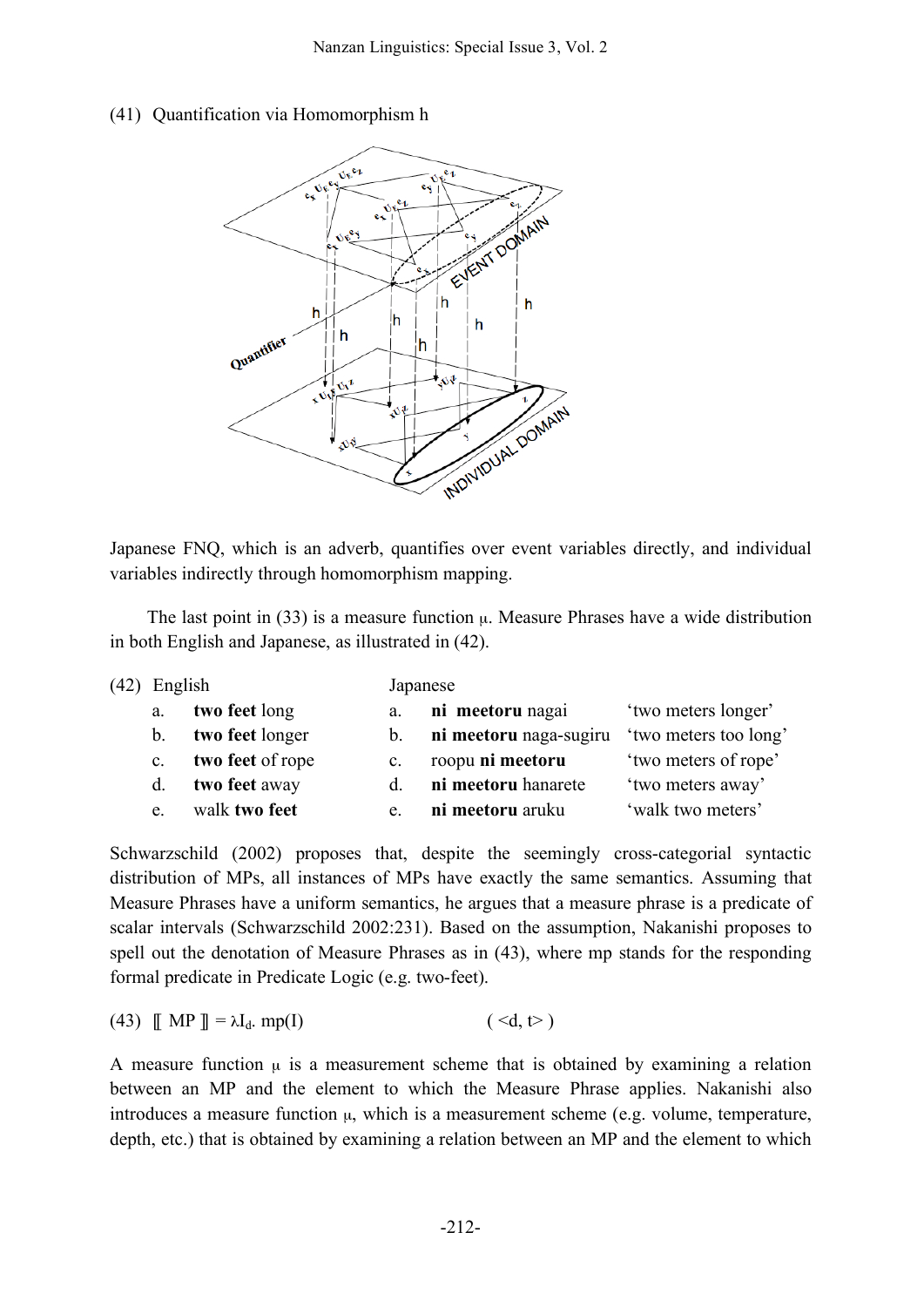the MP applies. For example, in *two feet of rope*, since *two feet* specifies how long the relevant rope is, the measure function is " $\mu$ : spatial-length." Given such a view, semantics of measure phrases with different types of predicates can be described in the same way.

- (44) Measure Function  $\mu$  (Cartwright (1975), Schwarzschild (2002))  $\parallel \mu \parallel = \lambda D_{\leq d,t}$ .  $\lambda P_{\leq \alpha, \ldots, \leq \alpha, t}$ . MON $(\mu, P)$ .  $\lambda e_v$ .  $P(e) \wedge D(\mu(e))$
- (45) a.  $\parallel$  *two feet of rope*  $\parallel = \lambda x_e$ . rope(x)  $\wedge$  *two-feet*( $\mu(x)$ ), where  $\mu$ : spatial-length b.  $\lbrack \lbrack \rbrack$  *walk two feet*  $\lbrack \rbrack = \lambda x_e$ . walk(x)  $\wedge$  two-feet( $\mu(x)$ ), where  $\mu$ : spatial-length

The syntactic structure of measure phrase and  $\mu$  is shown in (46), which is suitable to capture the cross-categorial nature of MPs. In  $(46)$ ,  $\mu$  first combines with a Measure Phrase that is a predicate of an interval, and then applies to the measured individual x.

(46) *two feet of rope*



## **3.3. Aspectual Functions of Arguments**

As we have seen in section 2, the common property of grammatical examples with FNQ is a sort of "boundedness." We need reflect this intuition to the syntactic structure of FNQ. In previous literature, some functional phrases for aspectual properties of arguments have been suggested. Let us survey such studies briefly.

The relation of the argument structure and delimitednes is surveyed by Tenny (1994). She suggests a measuring-out constraint where internal arguments, but not external ones, can 'measure out the event' to which the verb refers.

- (47) The Non-Measuring Constraint on External Arguments An external argument cannot participate in measuring out or delimiting the event described by a verb. An external argument cannot be a measure, a path, or a terminus. (Tenny 1994:83)
- (48) Measuring-Out Constraint on Direct Internal Arguments (i) The direct internal argument of a simple verb is constrained so that it undergoes no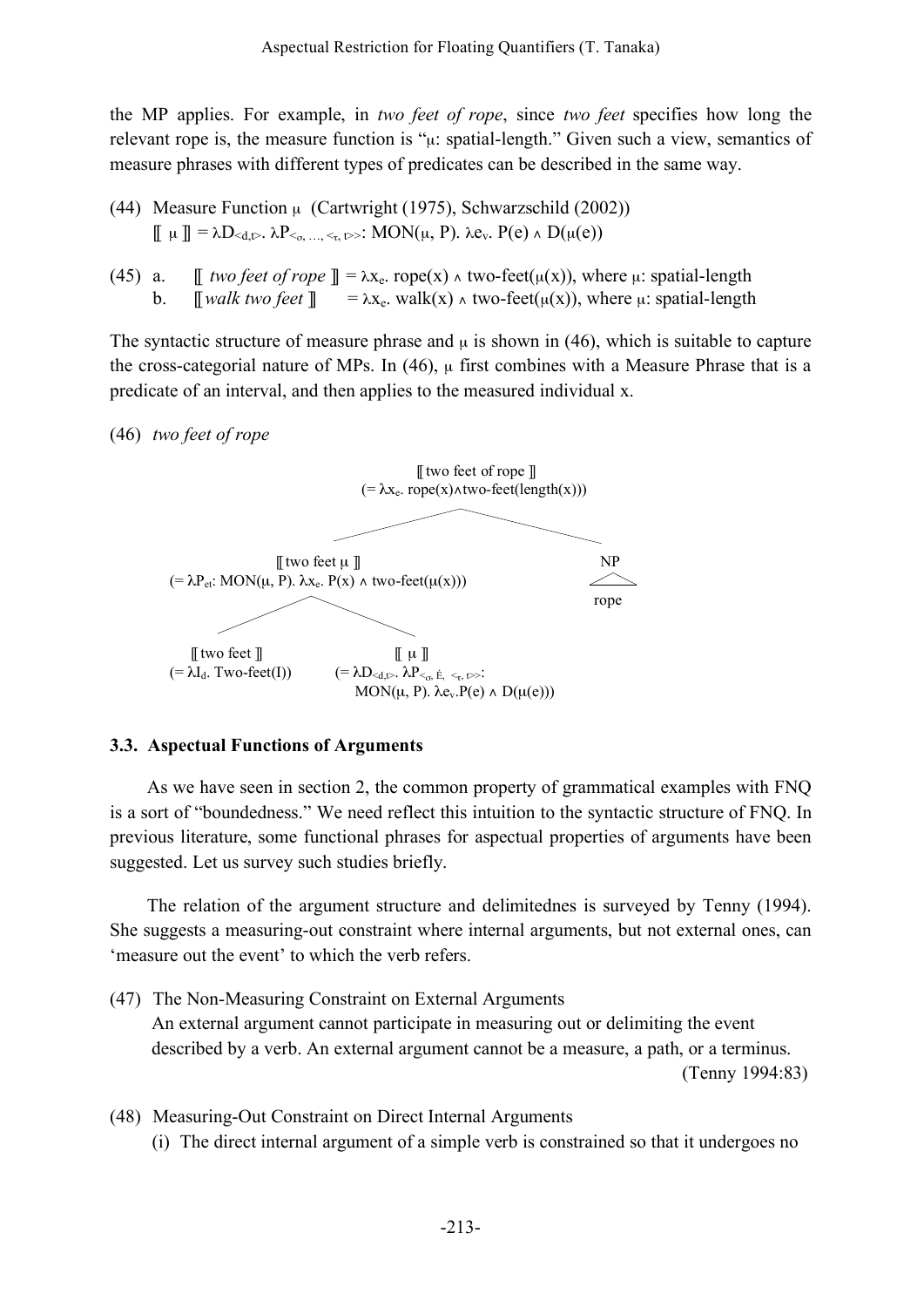necessary internal motion or change, unless it is motion or change which 'measures out the event' over time (where 'measuring out' entails that the direct argument plays a particular role in delimiting the event).

- (ii) Direct internal arguments are the only overt arguments which can 'measure out the event.'
- (iii) There can be no more than one measuring-out for any event described by a verb. (Tenny 1994:11)

To capture such a relation between arguments and their aspectual property, functional phrases for aspect have been suggested (Borer (1994), Travis (1994), Kratzer (1996), Ritter and Rosen (1998), Arad (1999))

| (22) a. $[_{AspP} NP_i [_{AspP'} ASP [_{VP} t_i]]]$                                                                                                                      | (cf. Borer 1994)      |
|--------------------------------------------------------------------------------------------------------------------------------------------------------------------------|-----------------------|
| <b>b.</b> $\left[\text{TP}\left[\text{F}(intiation)\left[\text{VP}\left\{Y\left[\text{F}(-delimit)\left[\text{VP}\dots\right]\right]\right]\right]\right]\right]\right]$ | (Ritter & Rosen 1998) |

Ritter and Rosen (1998) suggest that there are two aspectual phrases: higher and lower phrases, which correspond to AgrS and AgrO, respectively. The higher aspectual phrase assigns a "initiator" of a event to the external argument, and the lower aspectual phrase assigns a "delimiter" of the event to the internal argument. In a sentence *John ate an apple*, the external argument (John) is the initiator of the eating event, and the internal argument (an apple ) is the delimiter of the event. An animate agent noun phrase starts an event, and when you finish an apple, the eating event is over.

## **4. Analyses**

Now we will investigate the appropriate condition for FNQs in Japanese. As we have seen, the acceptability of FNQ is different even in a paradigm where two sentences seem to share the same syntactic configurations. I suggest here, however, that structural identification based on the property of predicate (transitive, unaccusative, unergative, and passive) is not enough to discuss the structure of sentences with FNQ. Aspectual property gives rise to different structures even though the types of predicate would be the same. Now I will suggest the appropriate analysis for FNQ licensing from an aspectual point of view.

## **4.1. Delimit Phrase**

As I briefly mentioned in section 2, the common property of grammatical examples with FNQ is a sort of "delimitedness." Here I suggest that Japanese FNQs should be related to delimited properties (event or tense). Japanese FNQ can be licensed only if it shows up in a "delimited" context.

For example, events which are described with individual-level predicates are not delimited: it does not imply endpoint of an event inherently. On the other hand, stage-level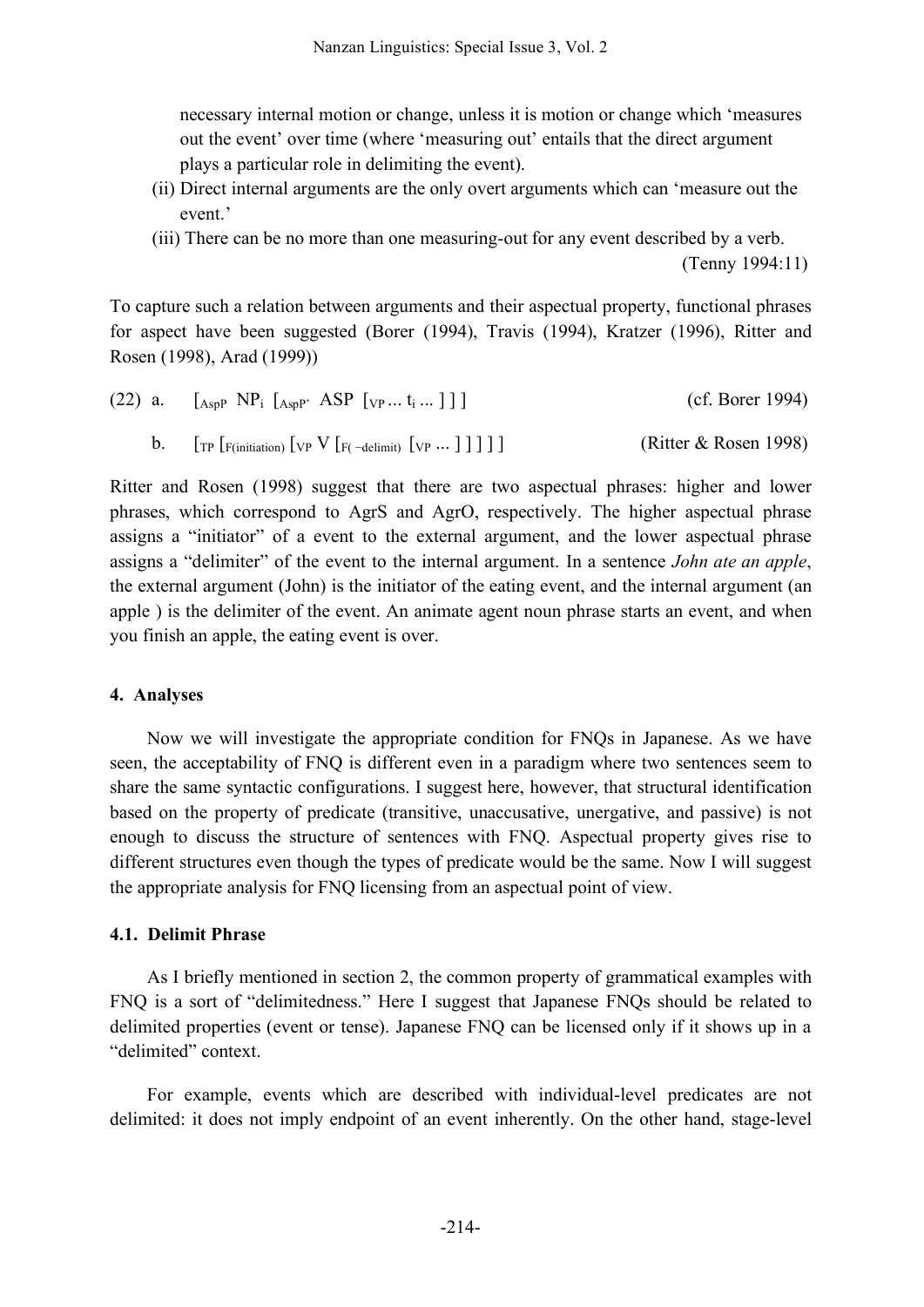predicates provide an event which is delimited with a particular endpoint. The latter is compatible with Japanese FNQ because delimitedness is important property to license FNQ.

Simultaneous vs. successive distinction relates with delimitedness. Look back again to our example in (13) (repeated as (49) here).

|                | (49) a. ?*Kodomo-ga wa-ni-natte 10-nin odotta<br>Children-Nom circle-become 10-CL danced |                             |        |                     |
|----------------|------------------------------------------------------------------------------------------|-----------------------------|--------|---------------------|
|                | 'Ten children danced in a circle'                                                        |                             |        | (Miyagawa 1989; 44) |
| b <sub>1</sub> | Kodomo-ga<br>Children-Nom sequence-in 10-CL danced                                       | <i>tsugitsugi-to</i> 10-nin | odotta |                     |
|                | 'Ten children danced one after another'                                                  |                             |        |                     |

The only difference between the weird (49)a and the grammatical (49)b is that the distinction between *wa-ni-natte* 'in a circle' and *tsugitsugi-to* 'one after another.' The former has nothing to do with delimitedness and the FNQ *10(-nin)* does not delimit anything in the event of children's dancing. However, with the latter adverb *tsugitsugi-to* 'one after another,' the FNQ *10-nin* delimits a sequence of dancing events. There is a dancing event for the first child, and next, second child make a dance, then third, forth, and so on. The sequence of dancing events comes to end by tenth child. Here, *10-nin* delimits the whole dancing events.

In the case of progressive with *-teiru* in (15)b (repeated here as (50)b), propositions describe ongoing events.

|             | (50) a. *Gakusei-ga<br>students-Nom library-in | tosyokan-de <b>go-nin</b>        | $5 - CL$ | benkyo-suru<br>studied-do                 |
|-------------|------------------------------------------------|----------------------------------|----------|-------------------------------------------|
|             | '5 students study in the library'              |                                  |          |                                           |
| $b_{\cdot}$ | Gakusei-ga<br>students-Nom                     | tosyokan-de go-nin<br>library-in | $5-CL$   | benkyo-sit-eiru<br>studied-do-PROG (Pres) |

'5 students are studying in the library'

Japanese progressive with *–teiru* corresponds to *be V-ing* in English. Progressive in English has been argued to describe a limited duration, which means that the described event takes place in a certain limited period (Leech 1971). Progressive aspect of activity, accomplishment, and achievement verbs implies that an described event will stop after a certain period. Japanese *–teiru* has similar aspectual property. For example, aspectual expression "now" with contrastive focus is compatible with progressive tense, but it is not with non-progressive. (51)b implies that John is studying just right now, but he seem to stop studying later on.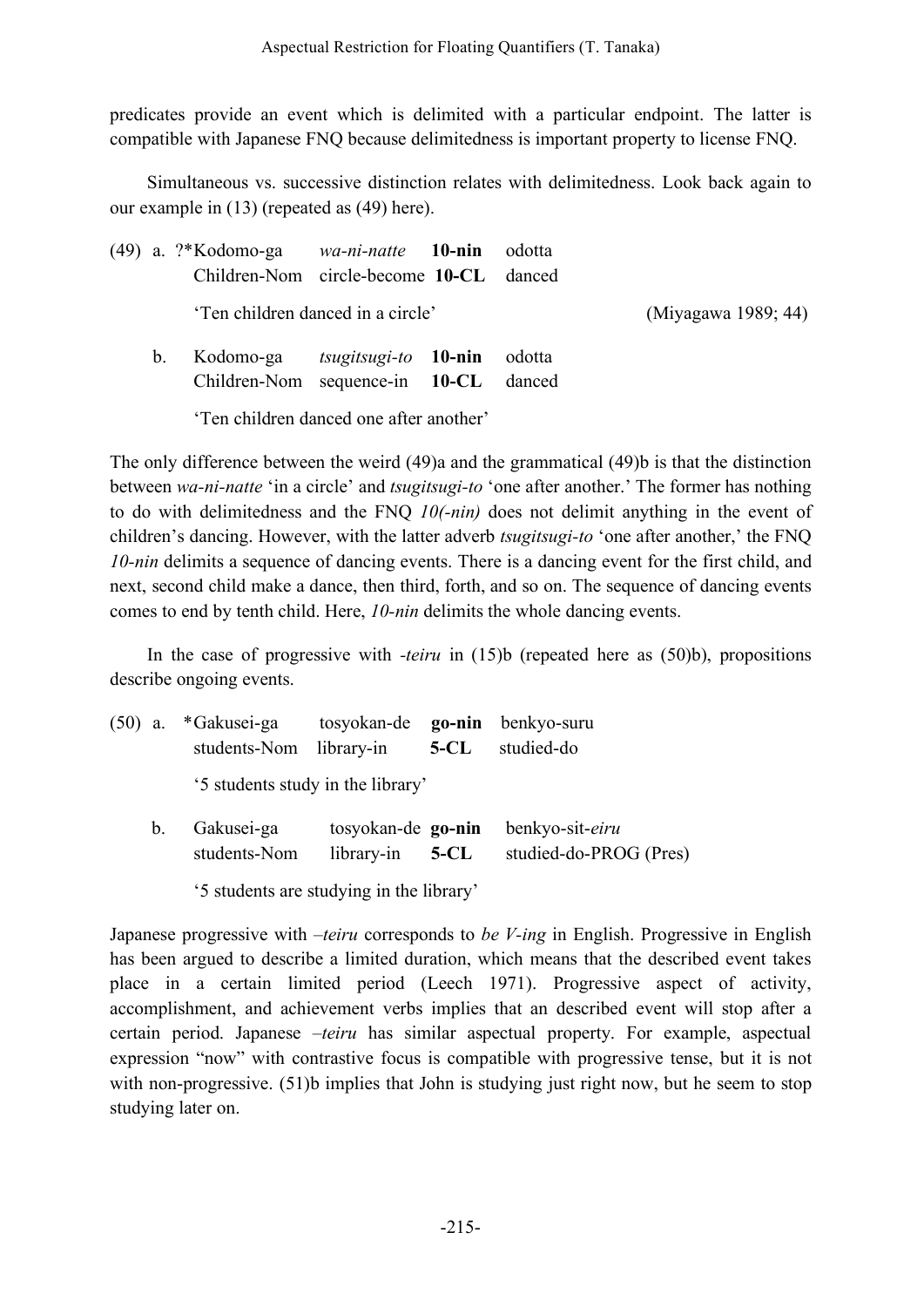| $(51)$ a. |    | John-ga<br>students-Nom library-in  | tosyokan-de                             | $(*ima-WA)$<br>now-FOCUS | benkyo-suru<br>study-do |                                         |
|-----------|----|-------------------------------------|-----------------------------------------|--------------------------|-------------------------|-----------------------------------------|
|           |    | 'John studies in the library (NOW)' |                                         |                          |                         |                                         |
|           | b. | John-ga<br>students-Nom             | tosyokan-de<br>library-in               | $(ima-WA)$<br>now-FOCUS  |                         | benkyo-sit-eiru<br>study-do-PROG (Pres) |
|           |    |                                     | 'John is studying in the library (NOW)' |                          |                         |                                         |

Based on the assumption that Japanese FNQ is licensed in the delimited context, I will suggest that there is a functional phrase to check the delimitedness.

(52) The head of a functional head of DelP (Delimit Phrase) licenses FNQ.

Here I suggest that there are two structural DelPs: higher and lower positions. Lower DelP is between VP and *v*P. This DelP licenses the delimitedness property of the internal argument. The relation of the argument structure and delimittednes is surveyed by Tenny (1994) in (47) and (48). She suggests a measuring-out constraint where internal arguments, but not external ones, can 'measure out the event' to which the verb refers. Measuring-out constraint plays an important role in interpretation when the predicate is not stative or there is an internal argument which delimits the event. This aspectual property of the internal argument motivates the lower DelP.

On the other hand, the higher DelP is between *v*P and TP (cf. Travis (1994), Kratzer (1996), Arad (1999)). It is a functional phrase which would exist only if interpretation of the proposition has some delimiting aspectual property other than delimitedness provided by an internal argument. In other words, the higher DelP is provided by the interpretation. For example, in our examples in (11) (repeated as (53) here), both of the two predicates, 'be sick' and 'be big,' are unaccusative, and their syntactic configurations are basically same. Their interpretations with respect to aspectual property gives rise to the difference: 'be sick' is a stage-level predicate, and 'be big' is a individual-level predicate. Only the former describes a delimited event, and its structure contains the higher DelP, based on its interpretation.

| $(53)$ a. |    | <b>This</b> | Kono doubutsuen-dewa kaba-ga<br>$Zoo-in$  | hippos-Nom three-CL sick-be | san-tou | byoki-da                                    |               |
|-----------|----|-------------|-------------------------------------------|-----------------------------|---------|---------------------------------------------|---------------|
|           |    |             | Three hippos are sick in the zoo'         |                             |         |                                             |               |
|           | b. | <b>This</b> | *Kono doubutsuen-dewa kaba-ga<br>$Zoo-in$ |                             | sa-tou  | ookii<br>hippos-Nom three-CL be big sick-be |               |
|           |    |             | Three hippos are large in the zoo'        |                             |         |                                             | (Mihara 2004) |

The configuration based on the assumption is represented as below.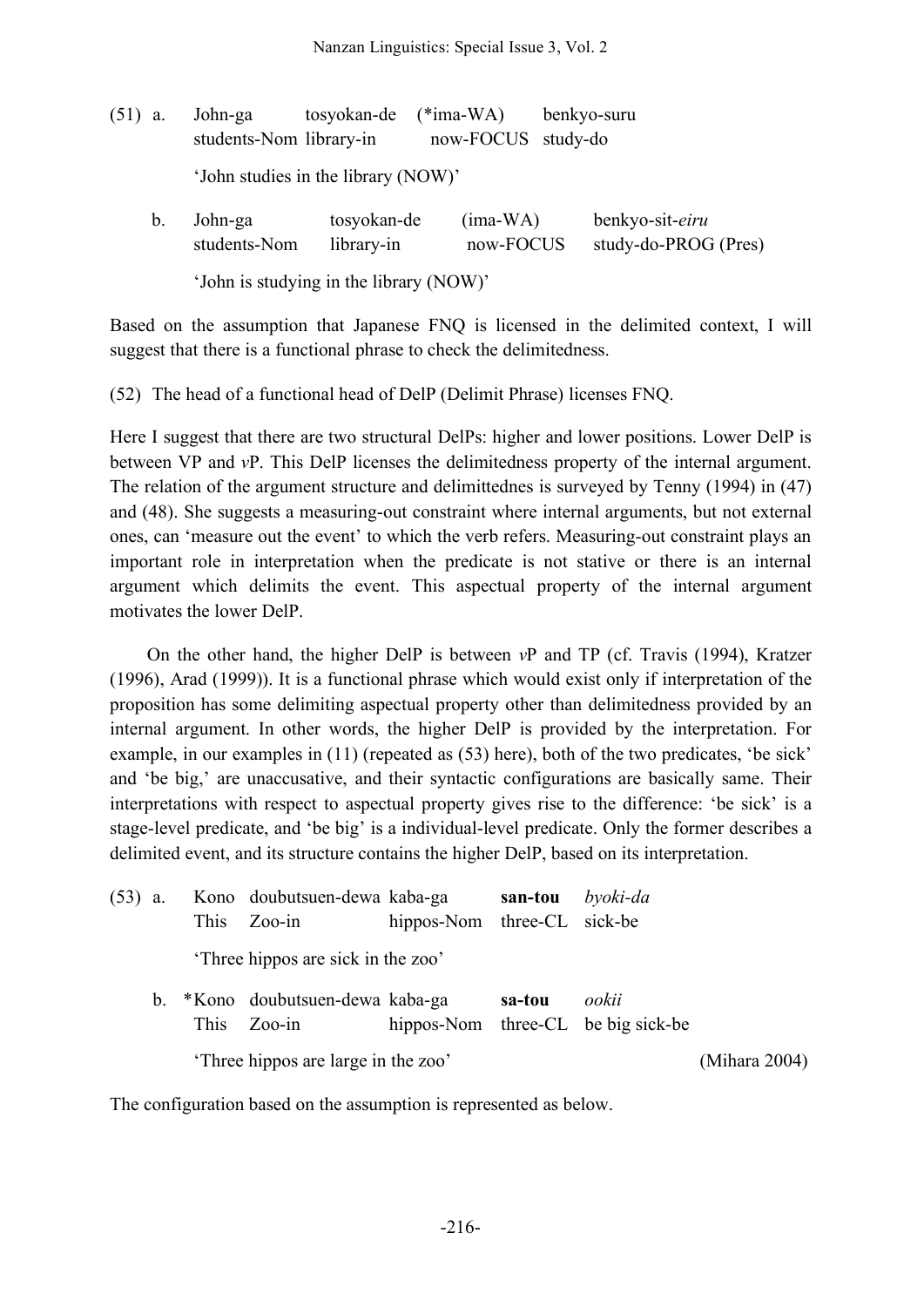### (54) Structure with two DelPs



The difference in grammaticality in (28) (repeated here as (55)) supports this analysis. These sentences are examples of FNQ from transitive subject, but the grammaticality of these sentences is different depending on the definiteness of the object NP; definite NP is compatible with FNQ in (55)b, but indefinite NP is not in (55)a.

|             | $(55)$ a. ?*Gakusei-ga hon-o<br>student-Nom book-Acc |                                                                                                   | yo-nin kat-ta. | four-CL buy-PAST                        |
|-------------|------------------------------------------------------|---------------------------------------------------------------------------------------------------|----------------|-----------------------------------------|
|             |                                                      | 'Four students bought a book / books'                                                             |                |                                         |
| $b_{\cdot}$ |                                                      | Gakusei-ga {sore / sono hon}-o <b>yo-nin</b><br>student-Nom {it / that book}-Acc four-CL buy-PAST |                | kat-ta.                                 |
|             |                                                      | 'Four students bought it / that book'                                                             |                | $(T_{\alpha}1_{\alpha}; \eta_{\alpha})$ |

(Takami 2001:139)

Both of the sentences contain a object NP, which provide the lower DelP based on Tenny's measuring constraint. However, the interpretations of these sentences about aspectual property of delimitedness are different. In (55)a, the indefinite NP does not describe what kind of books and how many books are bought. Under this interpretation, the buying events by four students are separated and they have nothing to do with each other, which means that they are not interpreted as a series of events. The notion of "delimitedness" requires that the same kind of events should take place in sequence, but (55)a does not have such an interpretation. It causes that the structure of (55)a does not contain the upper DelP. In (55)b, on the other hand, the definite NP refers a particular book. This definite NP give rise to "in sequence" interpretation, and the number of buying event is delimited by the FNQ, which is four. In this case a series of buying books is delimited, and there is the upper DelP. This analysis is supported by an example such as (56), where the object NP is definite, but it does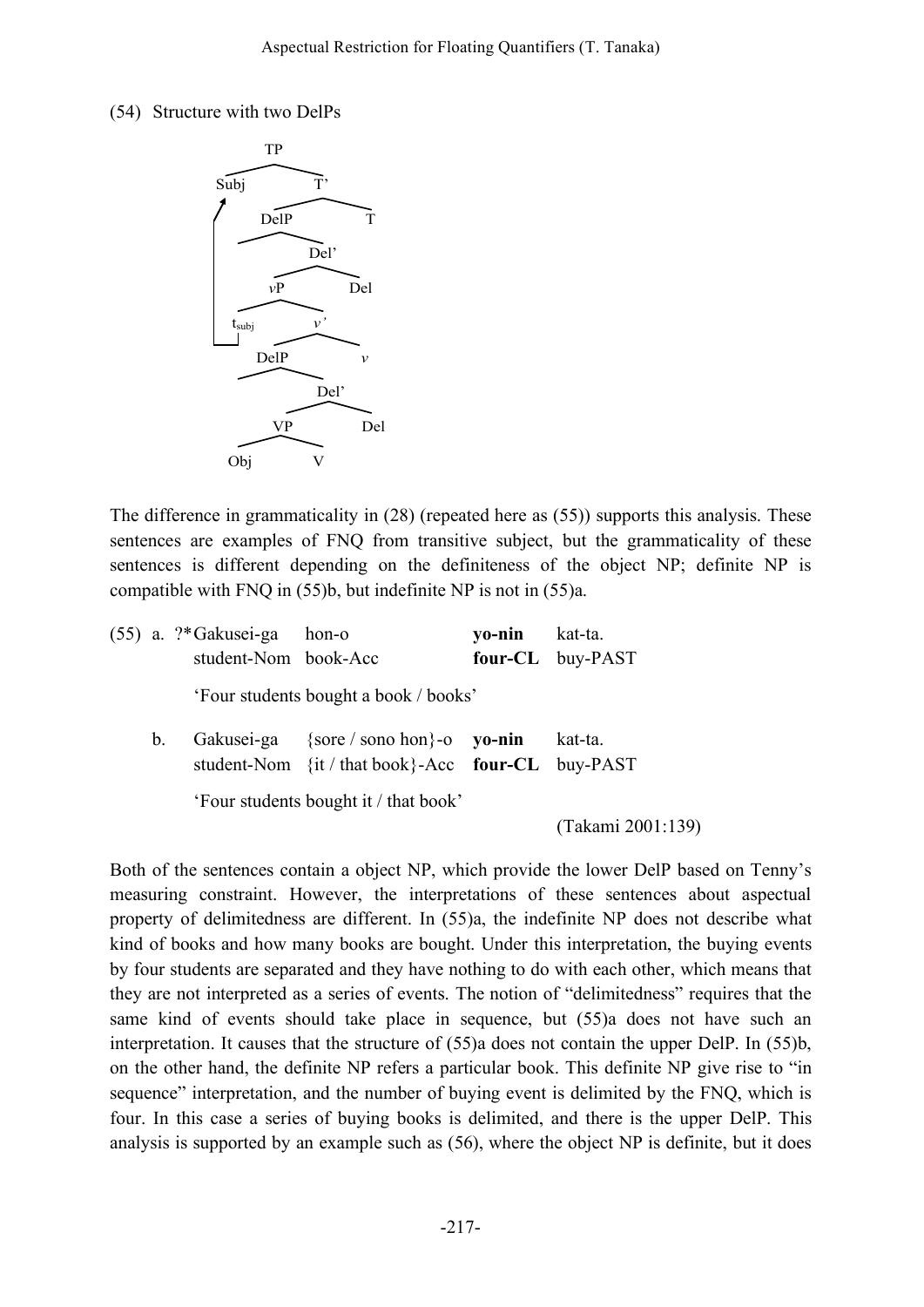not give rise to "in sequence" interpretation. There is only one buying event, and the interpretation is not delimited by the number of people who buy a house.

(56) \*Gakusei-ga [ sono ie ]-o **yo-nin** kat-ta. student-Nom that house-Acc four-CL buy-PAST

'Four students bought that house'

Different from (55)b, (56) is ungrammatical even though the object is a definite NP. It is because the interpretation is not delimited, and its structure does not contain the upper DelP which license FNQ.

Notice that the upper DelP is not provided by an overt lexical element, but it comes from interpretation of delimitedness. Chances are that it can be available a situation where (55)a becomes grammatical because of a pragmatic effect. For example, suppose a situation where you are working at a bookstore, and right before you closed the store four students rushed into your store to buy particular books. Because of the business, you closed the store 10 minute later than usual. In that situation, the sentence in (55)a can be acceptable without any particular aspectual adverb.

|  |                                            | $(57)$ A: Why did you close your store 10 minute late today? |  |  |  |  |
|--|--------------------------------------------|--------------------------------------------------------------|--|--|--|--|
|  |                                            | B: [Gakusei-ga hon-o yo-nin kat-ta] kara.                    |  |  |  |  |
|  |                                            | students-Nom books-Acc 4-CL buy-Past because                 |  |  |  |  |
|  | 'It is because four students bought books' |                                                              |  |  |  |  |

In the case of (57), the buying events take place in a short time, and the series of events can be delimited by the number of students: four. In that case there is the upper DelP without any aspectual adverb in its specifier position. In out-of-the-blue contexts, a default interpretation of (57)a is an unbounded interpretation; no particular endpoint of buying events in your store on the day is presupposed inherently, and there is no restriction about potential number of students who come to your bookstore. In such a default interpretation, there is no delimitedness, leading that the DelP is absence and FNQ is not allowed. The contrast between (55)a and (57) reveals that the DelP is not given by an aspectual adverb, but delimitedness interpretation.

# **4.2. Presupposition of Delimitedness**

Based on the Nakanishi's explanation with the Homomorphism function, I will provide an explanation for the paradigms addressed in section 2. The data show that Japanese FNQs are compatible with the distributive reading, where each individual event (which can be mapped onto a particular individual) takes place separately. In other words, event variables should not combine with each other to give rise to the group reading. To reflect this basic assumption on the formalized representation, I suggest the following restriction for a measure function  $\mu$ : event arguments should be atomic.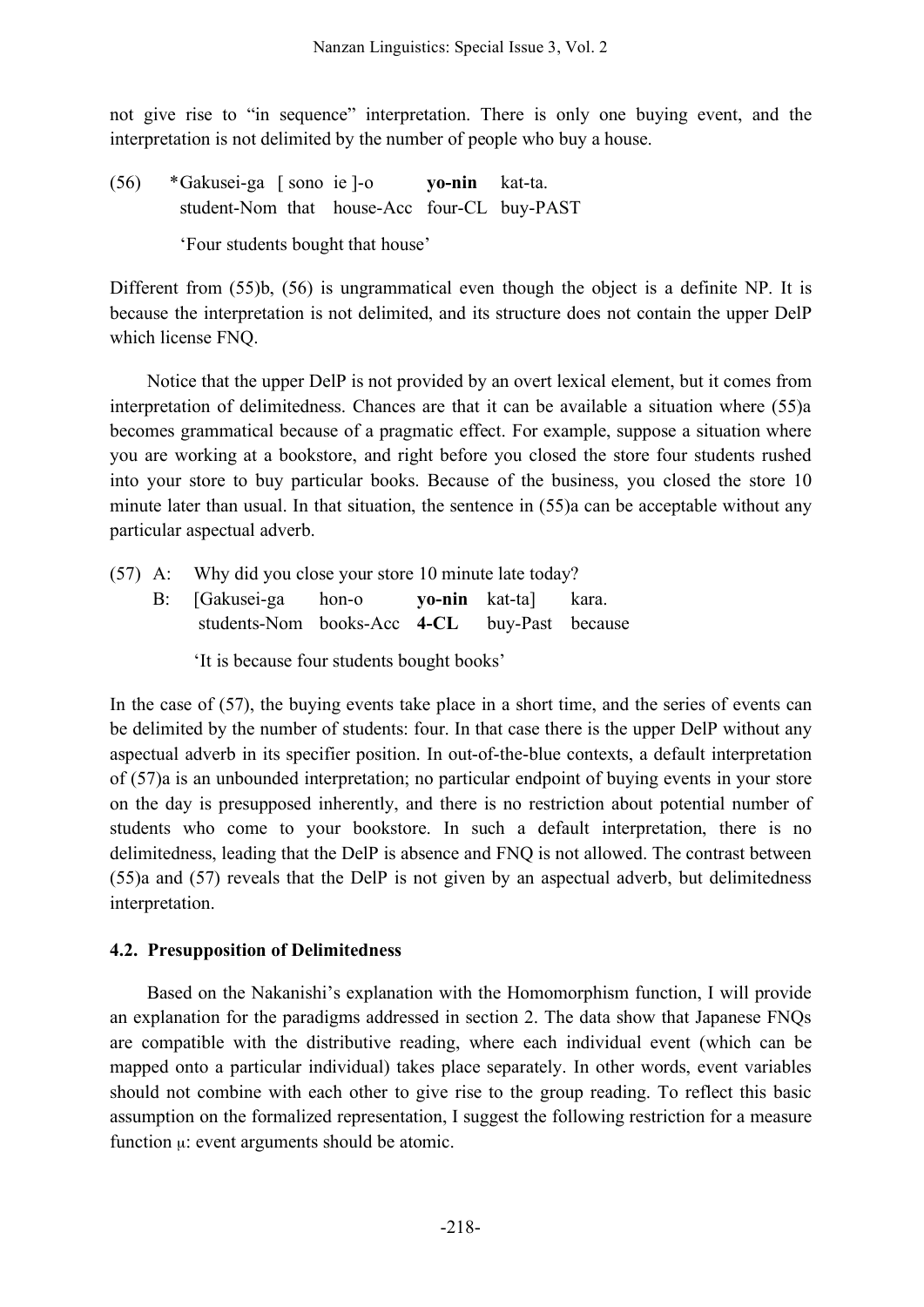(58)  $\[\]$   $\[\]$  =  $\lambda D_{\le d, \triangleright}$ .  $\lambda P_{\le a_{1}, \ldots \le b_{n}}$ : MON( $\mu$ , P).  $\lambda e_{\nu}$ : **ATOM(e, P)**. P(e)  $\wedge$  D( $\mu$ (e))

The atomicity is defined as shown in (59).

(59) ATOMic property (Krifka (1998))  $\forall X \subseteq U_P \forall x \in U_P \land TOMP(x, X) \leftrightarrow X(x) \land \neg \exists y \in U_P[y \leq_P x \land P(y)]]$ 

The atomicity of event arguments should be satisfied in a stage of derivation. Here let us suppose that a covert head of the Delimit Phrase satisfies this presupposition.

. (60) Covert head of Delimit Phrase  $\llbracket$  Del  $\rrbracket = \lambda Q_{vt}$ . Q s.t. MON( $\mu$ , Q)  $\land$  ATOM( $e$ , Q)

If interpretation provides DelP in the structure, the presupposition of event arguments for the measure function  $\mu$  can be satisfied. However, if there is no DelP because of undelimited interpretation, the presupposition is not satisfied and give rise to presupposition failure. For example, structure and interpretation of (13)b (repeated as (61)) are represented as (62) and (63).

| (61) | Kodomo-ga    | <i>tsugitsugi-to</i> <b>10-nin</b> odotta |  |
|------|--------------|-------------------------------------------|--|
|      | Children-NOM | sequence-in 10-CL danced                  |  |

'Ten children danced one after another'

(62)

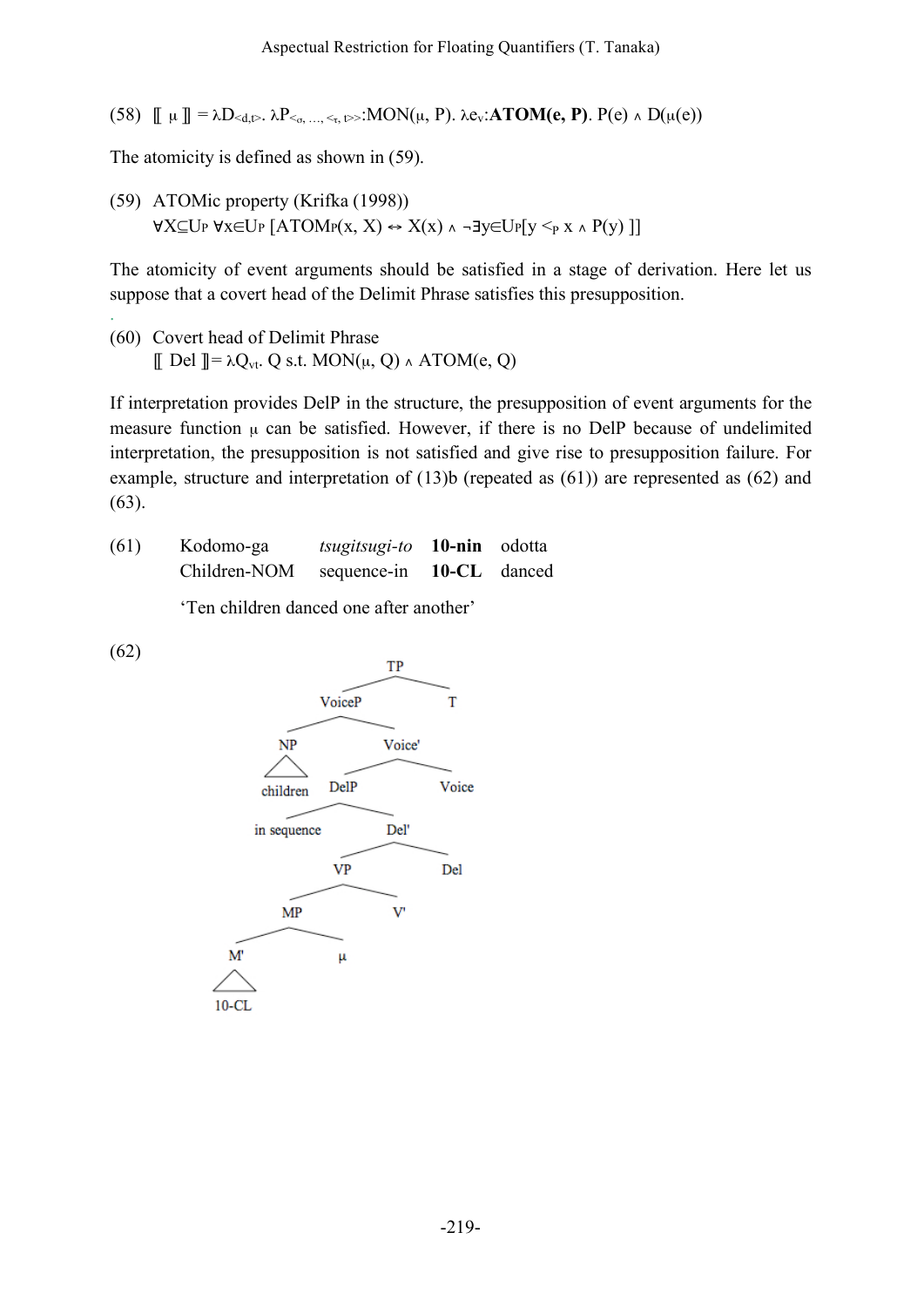(63)  $\mathbb{I}$  *dance*  $\mathbb{I} = \lambda e_v$ . \*dance(e)  $[$ [*ten*-CL ]] =  $\lambda$ I<sub>d</sub>. ten-individuals(I)  $\llbracket \mu_{VP} \rrbracket = \lambda D_{\le d, t} \cdot \lambda P_{\le v, t}$ : MON $(\mu, P)$ .  $\lambda e_v$ : ATOM $(e, P)$ .  $P(e) \wedge D(\mu(e))$  $[[ \nabla P] ] = \lambda e_v$ . \*dance(e)  $\wedge$  10-individuals(cardinality-of-individuals(*h*(e)))  $\mathbb{I}[\text{Voice } \mathbb{I}] = \lambda y_e$ .  $\lambda e_y$ . Agent(e)=y [[Voice' ]]= λye. λev. Agent(e)=y ∧ \*dance(e) ∧ 10-ind.(card.-of-ind.(*h*(e)))  $\llbracket NP \rrbracket = \text{CHILDREN}$  (type e (kind))  $[[\text{VoiceP }] = \lambda y_e \lambda e_y \lambda q(e) = y \lambda * \text{dance}(e) \lambda$ 10-ind.(card.-of-ind.(*h*(e)))(CHILDREN) (Derived Kind Predication (DKP))  $\lambda$ e<sub>v</sub>.  $\exists$ x [<sup>∪</sup>child(x) Ag(e)=x  $\land$  \*dance(e)  $\land$  10-ind.(card.-of-ind. (*h*(e)))] [[TP ] =  $\exists$ e $\exists$ x [<sup>∪</sup>child(x) ^ Ag(e)=x ^ \*dance(e) ^ 10-ind.(card.-of-ind.(*h*(e)))]<sup>2</sup>.

## **5. Implementation**

Based on the assumption which we suggested in the previous section, we will see the implementations to explain each data with FNQ.

### **5. 1. Stage / Individual-level Predicate**

Kratzer (1995) argues that individual level predicates do not contain event variables, based on (64).

(64) a. \*When Mary knows French, she knows it well.

- b. When Mary speaks French, she speaks it well.
- c. \*When Mary speaks French, she knows it well.
- d. \*When Mary knows French, she speaks it well.

To explain the data, Kratzer suggests that individual level predicate *know* does not contain event variables for its argument. She also suggests the following restriction for quantification.

(65) Prohibition against Vacuous Quantification (Kratzer (1995)) For every quantifier Q, there must be a variable x such that Q binds an occurrence of x in both its restrictive clause and its nuclear scope.

Assuming that a *when-*clause introduces the quantifier *always*, the sentences in (64) are expressed by tripartite structures consisting of *always*, a restrictive clause, and a nuclear scope, as in (66) (Heim 1982 for tripartite structures).

 $2$  This compositional semantics follows Event Identification (Kratzer (1996)).

f g  $\rightarrow$  h

 $\langle e, \langle v, t \rangle \rangle$   $\langle v, t \rangle$   $\langle e, vt \rangle$ 

 $\[\]$  h  $]\equiv \lambda x.\lambda e$ .  $f(x)(e) \wedge g(e)$ , when  $\[\]f\] \in D_{\leq e, v \uparrow}$  and  $\[\] g\] \in D_{vt}$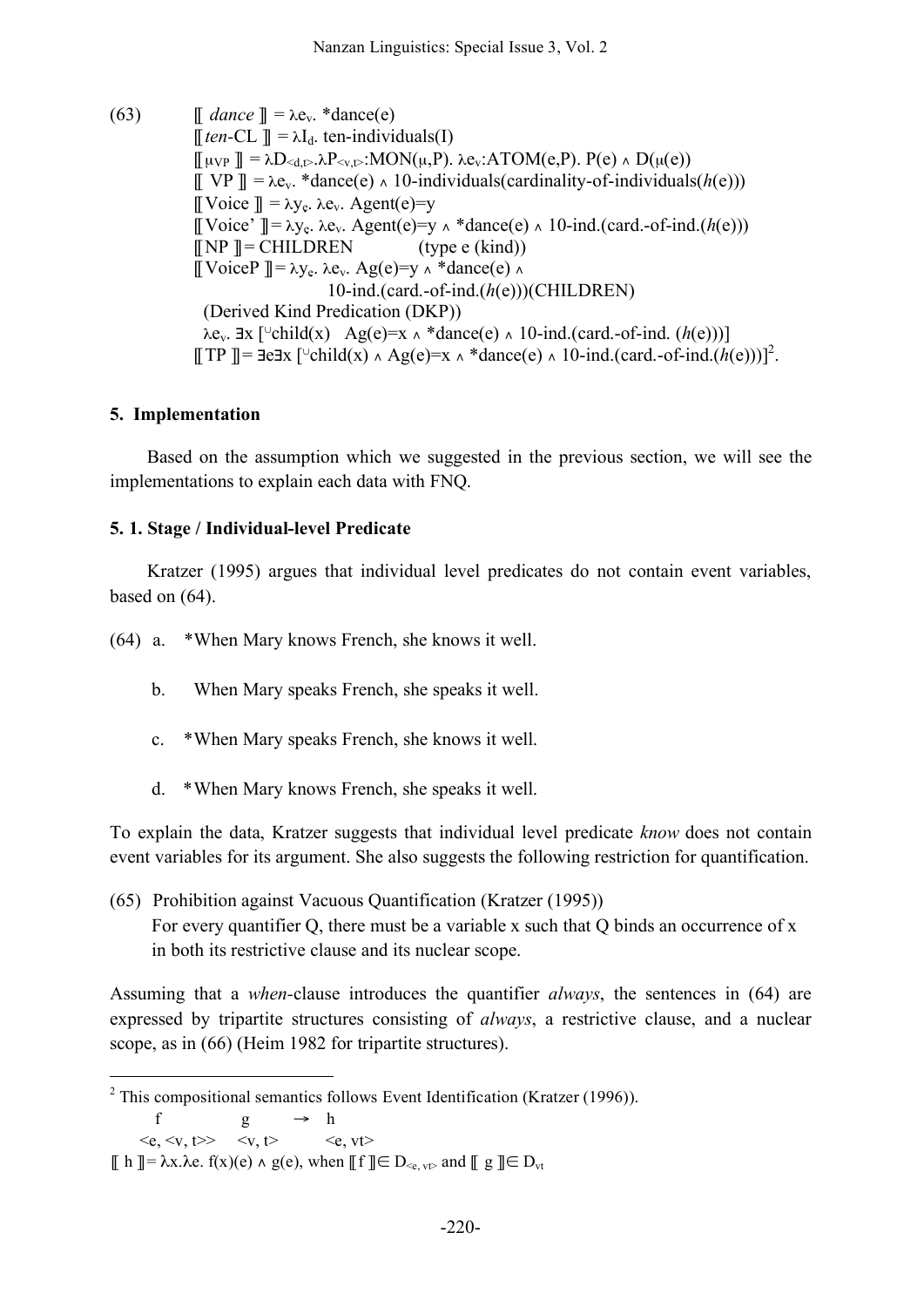- (66) a. \*Always [know(Mary, French)] [know-well(Mary, Frnch)]
	- b. Always [speak(Mary, French, l)] [speak-well(Mary, Fench, l)]
	- c. \*Always [speak(Mary, French,l)] [know-well(Mary, French)]
	- d. \*Always [know(Mary, French)] [speak-well(Mary, French,l)]

Only (66)b satisfies (65). The event argument *l* is bound by *always* both in restrictor and matrix. If there is no event variable, it is not compatible with FNQ because of the restriction for event delimitedness by DelP. Structures of  $(67)$  (=(10)) are represented as (68).

- (67) a. Panda-ga **ni-tou** *genkii-da* Panda-Nom 2-CL healthy-be 'Two pandas are healthy'
	- b. \*Panda-ga **ni-tou** *honyurui-dai* Panda-Nom 2-CL mammal-be







In (68)b with individual predicate *be mammal*, there is no DelP because of the interpretation. The presupposition of  $\mu$  is not satisfied. This is why the structure in (68)b is not acceptable.

## **5. 2. Progressive**

Next, we will look back to the examples that show that progressive morphemes *–teiru* (present) and *–teita* (past) save the grammaticality of sentences with FNQ in (15) and (16) (repeated as (69) and (70) for our convenience).

|  | $(69)$ a. *Gakusei-ga<br>students-Nom library-in |  |  | tosyokan-de <b>go-nin</b> benkyo-su-ru<br><b>5-CL</b> studied-do-Pres |
|--|--------------------------------------------------|--|--|-----------------------------------------------------------------------|
|  | '5 students study in the library'                |  |  |                                                                       |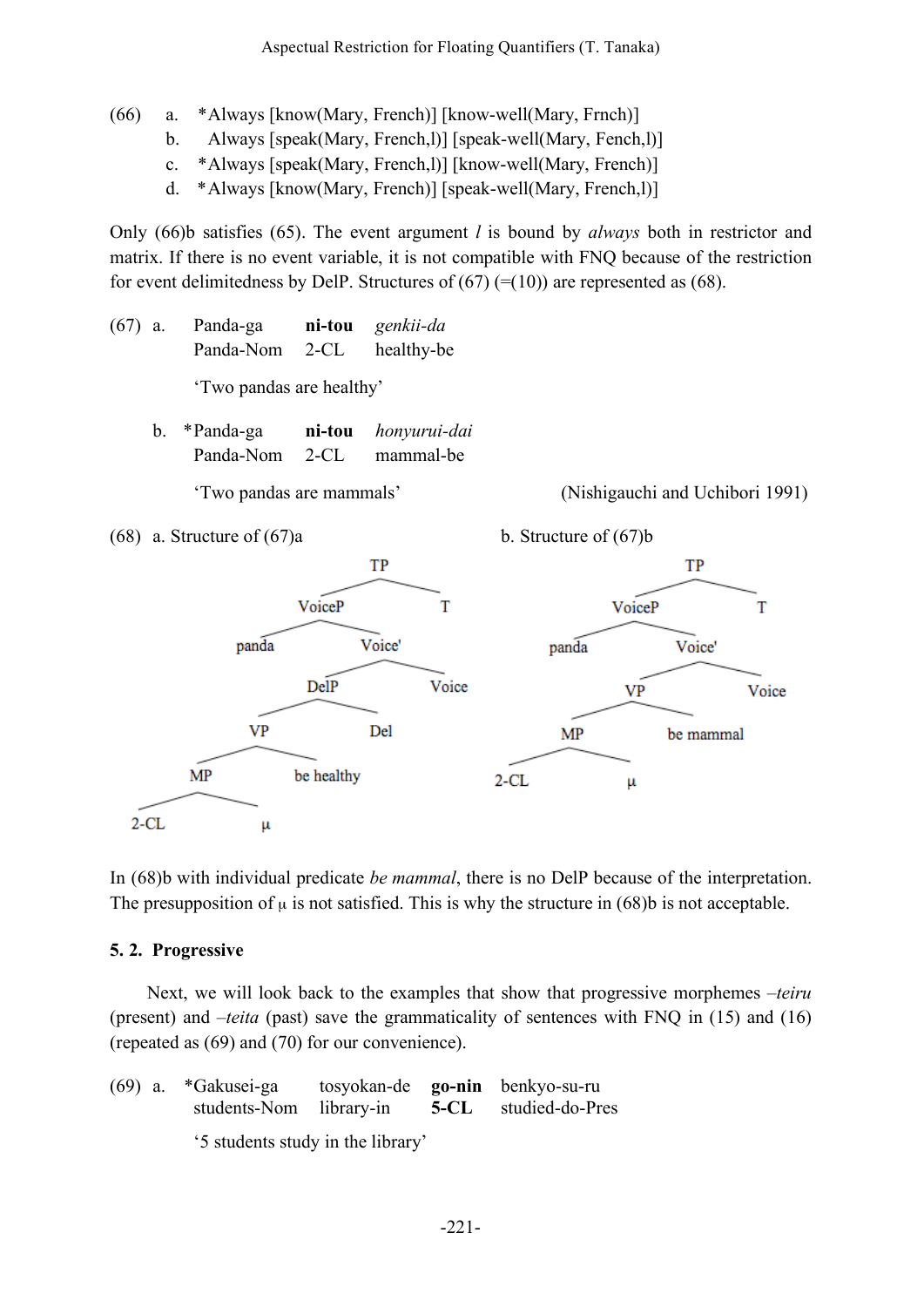|      | b. | Gakusei-ga<br>students-Nom               | tosyokan-de<br>library-in | go-nin<br>$5 - CL$ | benkyo-si-teiru<br>studied-do-PROG(Pres) |  |  |
|------|----|------------------------------------------|---------------------------|--------------------|------------------------------------------|--|--|
|      |    | '5 students are studying in the library' |                           |                    |                                          |  |  |
| (70) | a. | *Gakusei-ga<br>Students-Nom textbook-Acc | kyokasyo-o                | yo-nin<br>$4-CL$   | yon-da<br>read -Past                     |  |  |
|      |    | 'Four students read the textbook'        |                           |                    |                                          |  |  |
|      | b. | Gakusei-ga<br>Students-Nom textbook-Acc  | kyokasyo-o                | yo-nin<br>$4$ -CL  | yon- <i>deita</i><br>read-PROG(Past)     |  |  |

'Four students were reading the textbook'

Several researchers have argued about the configuration of *–teiru* (McClure 1993, Shirai 1997, Ogihara 1998, Kusumoto 2003, among others). The most accepted consensus is that *–teiru* is lexically decomposed into *–te* (or *–de* when the stem of the verb ends with a voiced sound) for progressive aspect, and morphemes of –*i-ru* (*be*-present) or –*i-ta* (*be*-past). Such an overt aspectual element provides the higher DelP between TP and *v*P. Following these assumptions, I suggest that *-iru* or *-ita* appears in the head-TP, and the progressive morpheme *–te* is the trigger for the delimitedness interpretation. The delimited interpretation gives rise to the upper DelP and the progressive morpheme –*te* shows up at the head of the DelP. It is why (b)-cases in (69) and (70) with the progressive morpheme is grammatical.

(71) a. \*No overt aspectual morpheme ((69)a) b. *–te* delimits an studying event ((69)b)



In ungrammatical (a)-cases, however, there is no higher DelP, and the presupposition of  $\mu$ cannot be satisfied, which bring about ungrammatical configuration. This analysis means that sentences with present / past tense and ones with present / past progressive do not share the same syntactic structure actually; the progressive morpheme gives rise to the functional category DelP.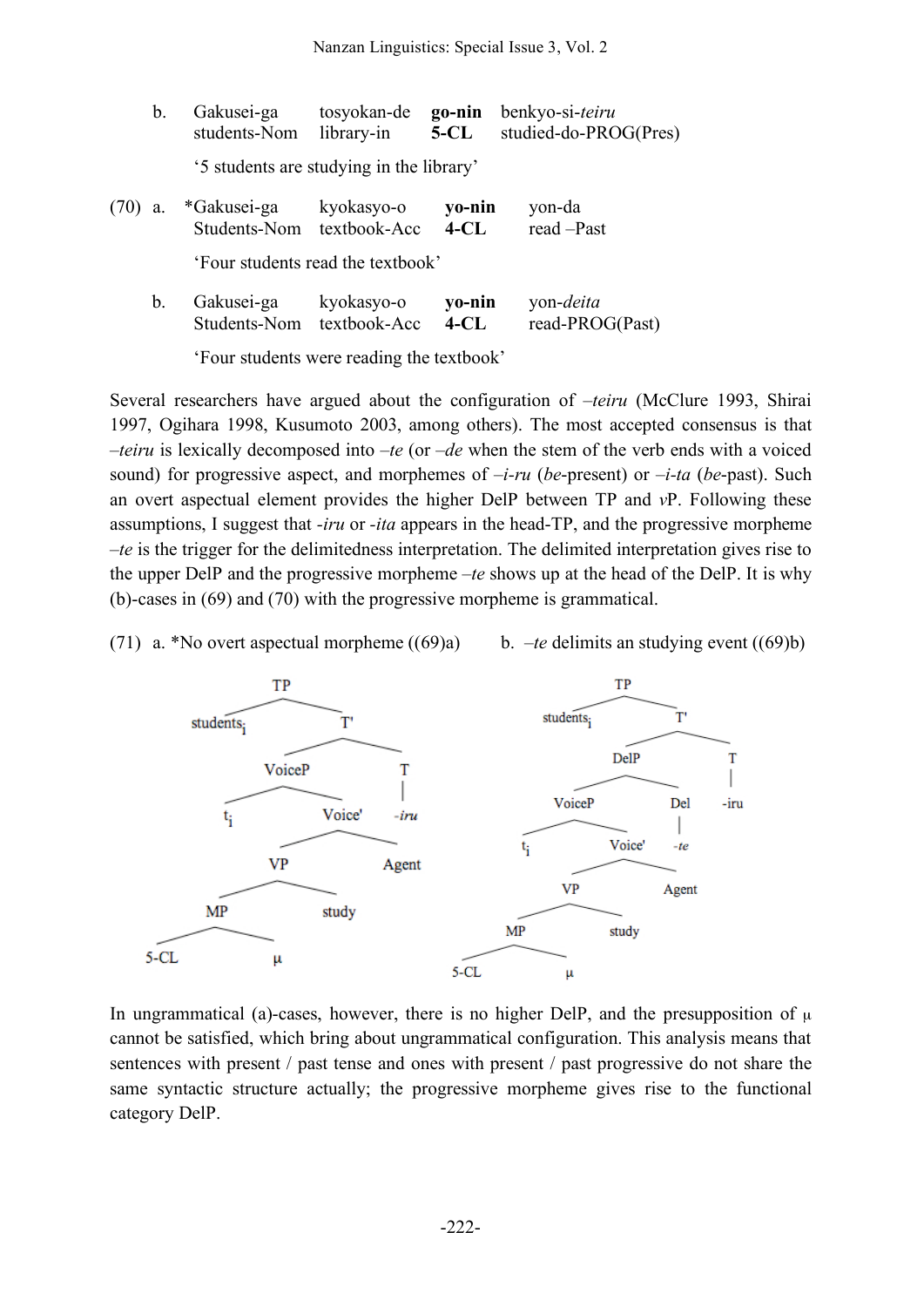## **5. 3. Psych Verbs**

Psych verbs describe a state without any particular endpoint of the event, not a temporally delimited event. Even if there is an internal argument of psych verb, it cannot delimit an event which the verb describes. The structure does not involve lower DelP where the presupposition of the measure function  $\mu$  is satisfied, even if a psych verb contains an internal argument.

- (72) a. \*John-wa tomodachi-o soredemo **san-nin** shinzita John-Nom friends-Acc still **3-CL** believed 'John still believed his three friends'
	- b. \*Gakusei-ga kyoju-o soredemo **go-nin** nikunda Student-Nom professor-Acc still **5-CL** hated 'A student still hated 5 professors'
- (73) a. \*Kyouju-ga seito-ni **futa-ri** nikum-are-ta Professors-Nom student-by **2-CL** hate-PASS-past

'Two professors were hated by a student'

b. \*Soko-ni ita gakusei-ga keikan-ni **san-nin** utagaw-are-ta there-in be students-Nom officer-by **3-CL** suspect-PASS-past

'Three students who were there were suspected by a officer'



This explains why sentences in  $(72)$  (=(19)), which are examples of FNQ from object, are ungrammatical. In the subject-oriented cases in  $(73)$  (=(20)), there is no overt aspectual expression and its interpretation is not delimited. It means that there is no higher DelP in the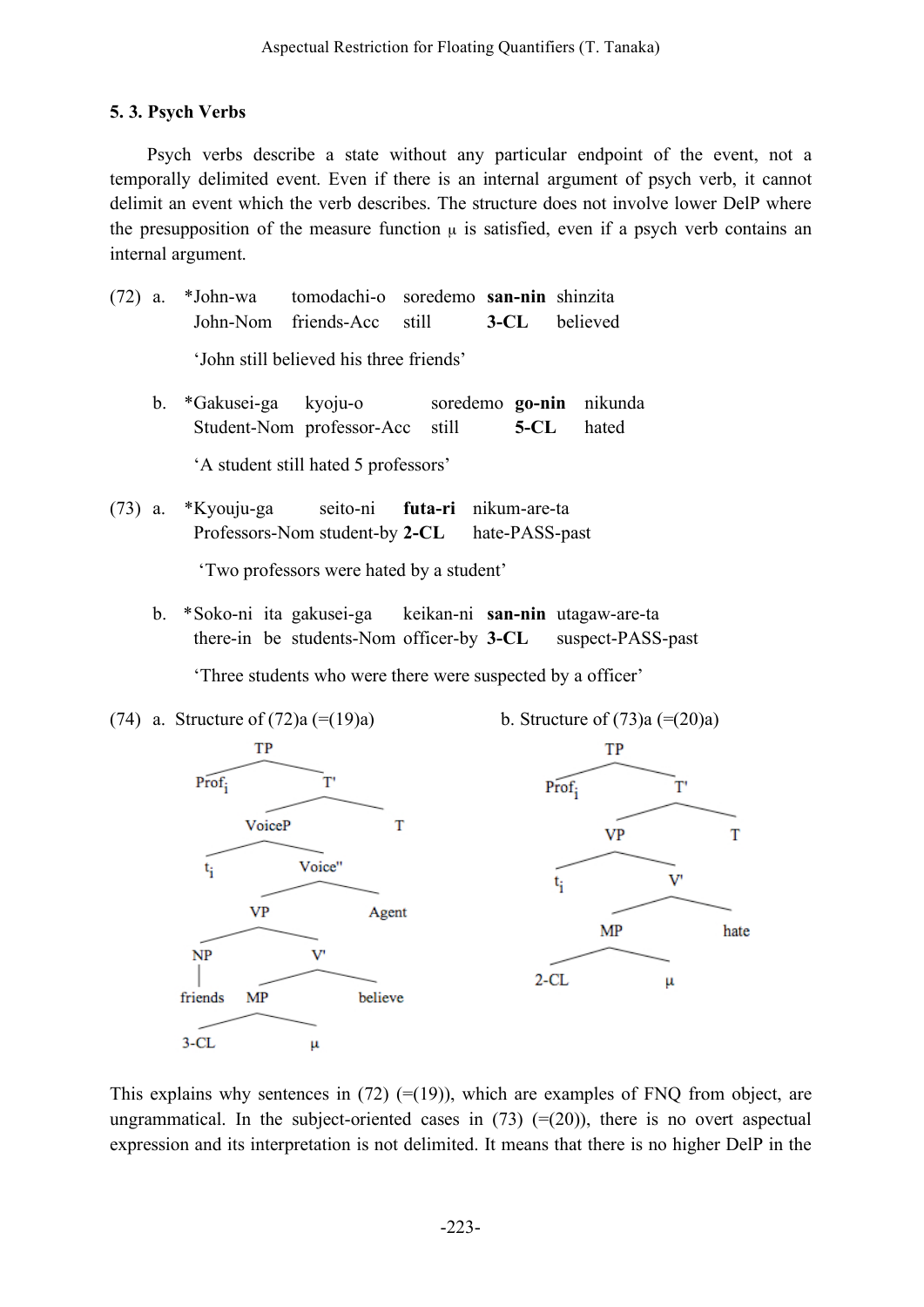structures of (73) first of all. Data in (73) are passive whose subject is base generated inside VP. Internal arguments of psych verbs do not delimit the event and there is no lower DelP either.

EO type psych verbs and ES type ones show different acceptability with respect to FNQ; object-oriented FNQ is allowed with EO type psych vertbs ((22)a, repeated in (75)a), but not with ES type $((22)b,$  repeated in  $(75)b$ .

|  |                                          | (75) a. Kare-no furumai-ga gakusei-o <b>go-nin</b> komarasesta<br>he-of behaviour-Nom students-Acc 5-CL embarrassed |  |  |  |  | (EO) |
|--|------------------------------------------|---------------------------------------------------------------------------------------------------------------------|--|--|--|--|------|
|  | 'His behavior embarrassed five students' |                                                                                                                     |  |  |  |  |      |
|  |                                          | k *Vodemeteek we housekie *ten ten beweestte                                                                        |  |  |  |  |      |

b. \*Kodomotachi-wa hanashi-o **itsu-tsu** kowagatta (ES) Children-Nom stories-Acc **5-CL** feared

'Children feared five stories'

In the previous literature about psych verbs based on fine-grained semantics, it has been said that ES type and EO types are different with respect to an aspectual property (Grimshaw (1990), van Voorst (1992), Pesetsky (1995)); ES type verbs are stative verbs, and EO type verbs are causative verbs which describe a delimited event.

| (76) | а. | Bill fears ghosts    | (ES) |                 |  |
|------|----|----------------------|------|-----------------|--|
|      |    | Ghosts frighten Bill | (EO) | (Grimshaw 1990) |  |

Based on this point of view, a sentence with an EO type psych verb, "Ghosts frighten Bill," is interpreted as  $[Ghosts<sub>i</sub> CAUSE [Bill fears PRO<sub>i</sub> ]]$ . Important thing for us here is that interpretation of causal event is a delimited one with an inherent endpoint. Now let us suppose that the structure of EO type verbs contains lower DelP between *v*P and VP. Based on this assumption, the structures of EO type verbs with FNQ are represented as below.

(77) a.  $(75)a$  b.  $(75)b$ 



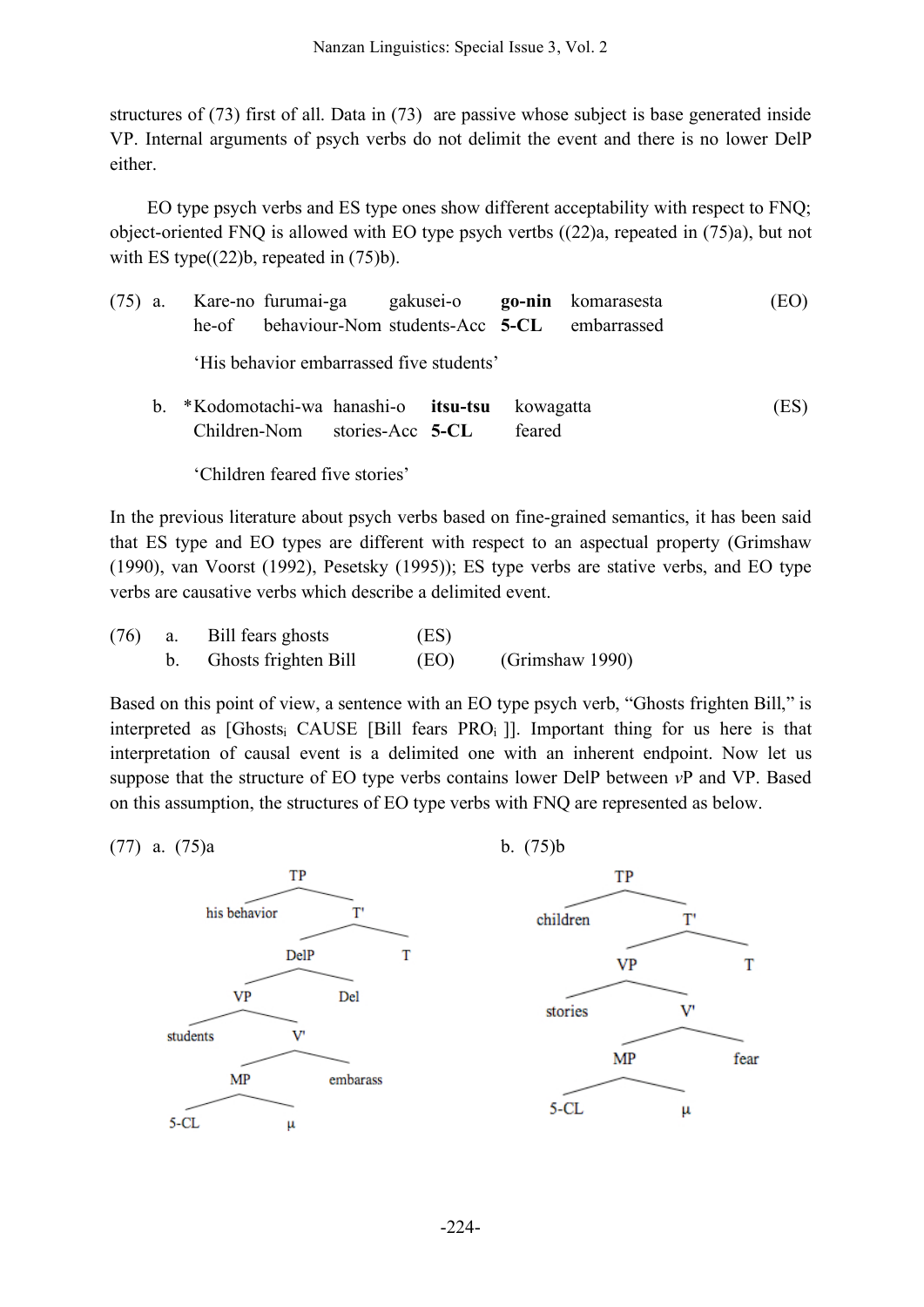EO type verbs are interpreted as causative, and there is a lower DelP, which satisfies the presupposition that there is a endpoint of the relevant event. As for ES type verb in (77)b, the sentence is not acceptable because of absence of DelP in the structure with ES type verbs.

### **6. Conclusion**

We have seen that Japanese Floating Numeral Quantifier is an aspectual-sensitive pheNomenon. FNQ is licensed by the "delimited" property assuming a particular temporal endpoint. These delimited properties are given by inherent aspectual property of predicates like as stage-individual level distinction or an overt delimiting lexical element. This analysis can be applied to several kinds of data which is problematic for Miyagawa's mutual c-command analysis. There are cases where it is allowed FNQ from subject NP of transitive verb and unergative subject, and it is not allowed FNQ from transitive subject, unaccusative subject, and passive subject. These data show us that the distribution of FNQ in Japanese cannot be explained only by the syntactic configuration in terms of constituency. Based on the analysis with delimitedness restriction, we can give a unified analysis about the distributions which are counterexamples for Miyagawa's mutual c-command analyses.

The ungrammatical cases with FNQ are not acceptable because of a presupposition given by the measure function  $\mu$ . The function  $\mu$  is a kind of presupposition trigger, and such a presupposition should be satisfied on the way of derivation. Presupposition is not a vague conception, but it comes from a particular calculation based on an appropriate syntactic structure and compositional semantics. This standpoint follows the strategy of "localist" approach of pragmatics, where pragmatic effect, such as presupposition, should be calculated based on structure. Japanese FNQ would be a breakthrough to investigate the possibility of the localist approach of pragmatics.

### **References**

Akiyama, Masahiro. 1994. On Quantifire Floating. *English Linguistics* 11:100-122.

- Arad, Maya. 1999. What counts as a Class? The Case of Psych Verbs. In *MIT Working Papers in Linguistics*, 1-23. Cambridge, Mass: MIT Press.
- Baltin, Mark. 1978. Toward a Theory of Movement Rules, Massachusetts Institute of Technology.
- Belletti, Adriana and Luigi Rizzi. 1988. Psych-Verbs and Theta-Theory. *Natural Language & Linguistic Theory* 6:291-352.
- Bobaljik, Jonathan. 2003. Floating quantifiers: Handle with care. In *The Second Glot International State-of-the-Article Book: The Latest in Linguistics*, ed. L. Cheng and R. Sybesma, 107-148. Berlin: Mouton de Gruyter.
- Borer, Hagit. 1994. The Projection of Arguments. *University of Massachusetts Occasional Papers in Linguistics* 17.
- Brisson, Christine. 1998. Distributivity, maximality, and floating quantifiers, Rutgers.
- Cartwright, Helen. 1975. Amount and measures of amounts. *Nous 9* 9:143-164.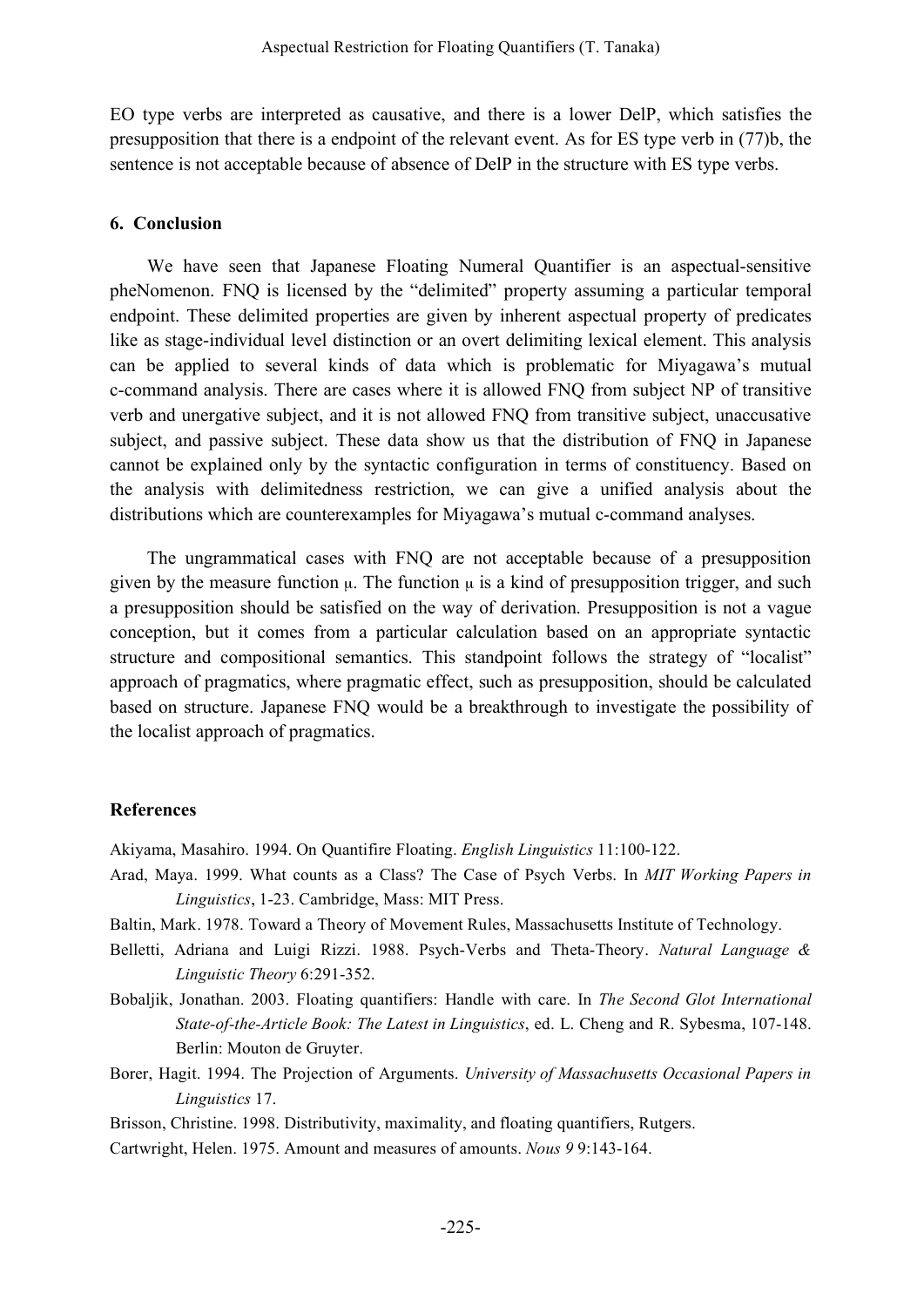- Doetjes, Jenny. 1997. *Quantifiers and Selection: On the Distribution of Quantifying Expressions in French, Dutch and English*. Hague: Holland Institute of Generative Linguistics.
- Dowty, David, and Belinda Brodie. 1984. The semantics of "floated" quantifiers in a transformationless grammar. In *The Proceedings of the 3rd West Coast Conference of Formal Linguistics*, ed. S. Mackaye and M. T. Wescoat M. Cobler, 75-90.
- Fiengo, Robert. 1974. Semantic conditions on surface structure. Ph.D dissertation, MIT.
- Fukui, Naoki. & Margaret Speas. 1986. Specifiers and projection. *MIT Working Papers in Linguistics 8*:128-172.
- Fukushima, Kazuhiko. 1991a. Generalized Floating Quantifiers, Ph.D . dissertation, University of Arizona.
- Fukushima, Kazuhiko. 1991b. Phrase Structure Grammar, Montague semantics, and floating quantifiers in Japanese. *Linguistics and Philosophy* 14:581-628.
- Fukushima, Kazuhiko. 1993. Model theoretic semantics for Japanese floating quantifiers and their scope properties. *Journal of East Asian Linguistics* 2:213-228.
- Grimshaw, Jane. 1990. *Argument Structure*. Cambridge, Mass: MIT Press.
- Hamano, Shoko. 1997. On Japanese quantifier floating. In *Functional Linguistics*, ed. A. Kamio, 173-197. Amsterdam: John Benjamins.
- Harada, Shin-ichi. 1976. Quantifier Float as a Relational Role. *Metropolitan Linguistics 1*.
- Heim, Irene. 1982. The Semantics of Definite and Indefinite Noun Phrases. PhD thesis, University of Massachusetts, Amherst.
- Hoeksema, Jacob. 1996. Floating quantifiers, partitives, and distributivity. In *Partitives: Studies on the Syntax and Semantics of Partitive and Related Constructions*, ed. J. Hoeksema, 57-106. Berlin: Mouton de Gruyter.
- Ishii, Yasuo. 1999. A note on floating quantifiers in Japanese. In *Linguistics: In Search of the Human Mind, A Festschrift for Kazuko Inoue*, ed. M. Muraki and E. Iwamoto, 236-267. Tokyo: Kaitakusha.
- Jackendoff, Ray. 1972. *Semantics Interpretation in Generative Grammar*. Cambridge, Mass: MIT Press.
- Junker, Marie-Odile. 1995. *Syntax et Semantique des Quantifieurs Flottants Tous et Chacun: Distributivite en Semantique Conceptuelle*. Geneve: Librarie Droz.
- Kawashima, Ruriko. 1998. The structure of extended nominal phrases: the scrambling of numerals, approximate numerals, and quantifiers in Japanese. *Journal of East Asian Linguistics* 7:1-26.
- Kitagawa, Yoshisha. 1986. Subjects in {J}apanese and {E}nglish, University of Massachusetts, Amherst.
- Koopman, Hilda and Sportiche, Dominique. 1986. A note on long extraction in Vata and the ECP. *Natural Language and Linguistic Theory* 4:357-374.
- Kratzer, Angelika. 1995. Stage Level and Individual Level Predicates. In *The Generic Book*, ed. G. Carlson &F.J. Pelletier. Chicago: The University of Chicago Press.
- Kratzer, Angelika. 1996. Severing the External Argument from Its Verb. In *Phrase Structure and the Lexicon*, ed. Johan Rooryck and Laurie Zaring, 109-137. Dordrecht: Kluwer.
- Krifka, Manfred. 1998. The origin of telicity. In *Events and Grammar*, ed. S. Rothstein, 197-235. Dordrecht: Kluwer.
- Kuno, Susumu. 1978. *Danwa no Bunpou [Grammar of Discourse]*. Tokyo: Taisyukan.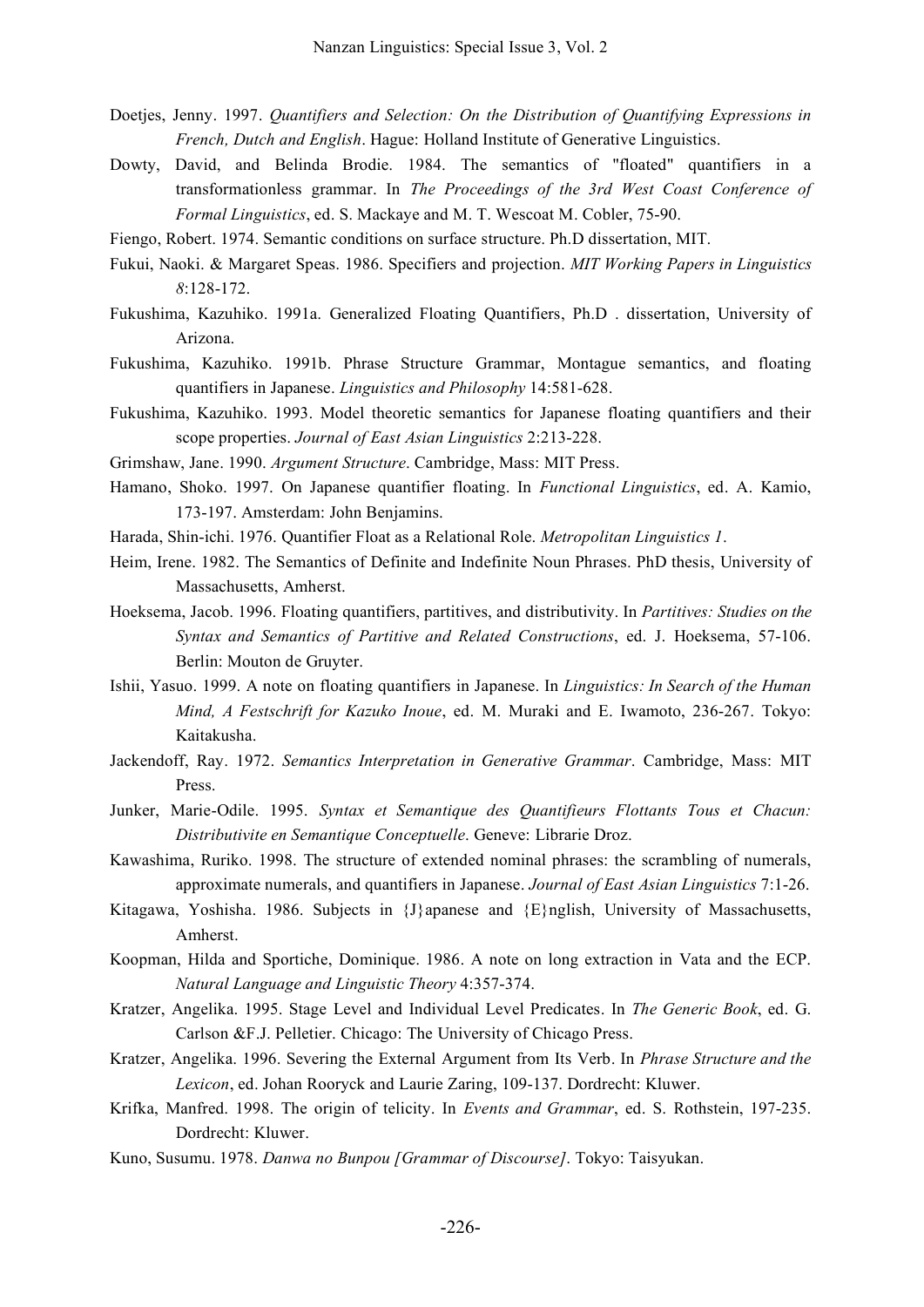Kuroda, Shige-Yuki. 1988. Whether We Agree or Not. *Lingvisticae Investigatioinnes* 12:1-47.

- Kusumoto, Kiyomi. 2003. The Semantics of *-teiru* in Japanese. *Japanese/Korean Linguistics* 11:367-380.
- Leech, Geoffrey N. 1971. *Meaning and the Eglish Verb*: Longman.
- Levin, Beth. 1993. *English Verb Classes and Alternations: A Preliminary lnvestigation*. Chicago: University of Chicago Press.
- Link, Godehard. 1983. The logical analysis of plural and mass terms: A lattice theoretic approach. In *Meaning, Use and Interpretation of Language*, ed. R. B 隔 erle, Schwarze, C. and von Stechow, A, 302-323. Berlin: de Gruyer.
- Maling, Joan. 1976. Notes on Quantifier Postposing. *Linguistic Inquiry* 7:708-718.
- May, Robert. 1977. The Grammar of Quantification, Massachusetts Institute of Technology.
- McClure, William. 1993. A Semantic Parameter: The Progressive in Japanese and English. *Japanese/Korean Linguistics* 3:254-270.
- Mihara, Ken-ichi. 1994. *Nihongo-no Tougo Kouzou ("Syntactic Structure in Japanese")*: Shohakusya.
- Mihara, Ken-ichi. 2004. *Aspect Kaishaku to Tougo Gensyo ("Aspectual Interpertation and Syntactic Phenomena")*. Tokyo: Shohakusya.
- Miyagawa, Shigeru. 1989. Structure and case marking in Japanese. In *Syntax and Semantics 22*. New York: Academic Press.
- Miyamoto, Yoichi. 1996. Floating Quantifiers and the Stage / Individual-Level Distinction. *Japanese/Korean Linguistics* 5:321-335.
- Nakamura, Masaru. 1983. ANontransformational Approach to Quantifier Floating Phenomena. *Studies in English Linguistics* 11:1-10.
- Nakanishi, Kimiko. 2004. Domains of Measurement: Formal Properties of Non-Split/Split Quantifier Constructions, Ph.D. Dissertation. University of Pennsylvania.
- Nishigauchi, Taisuke, and Asako Uchibori. 1991. Japanese Bare NPs and Syntax-Semantics Correspoindences in Quantification. Ms. Osaka University and University of Connecticut, Storrs.
- Ogihara, Toshiyuki. 1998. The Ambiguity of the *-te iru* Form in Japanese. *Journal of East Asian Linguistics* 7:87-120.
- Okutsu, Keiichiro. 1996. Rentaisokurenyou? (Adnominal Rule for Ad-predicate?) (3), (4). *Nihongo-gaku (Studies in Japanese)* 1, 2.
- Pesetsky, David Michael. 1995. *Zero Syntax: Experiencers and Cascades*. Cambridge, Mass: MIT Press.
- Postal, Paul. 1974. *On raising*. Cambridge, Massachusetts: MIT Press.
- Ritter, Elizabeth. and Sara Thomas. Rosen. 1998. *Delimiting events in syntax*: The Projection of Arguments: Lexical and Compositional Factors: CSLI.
- Saito, Mamoru. 1989. Scrambling as semantically vacuous A'-movement. In *Alternative Conceptions of Phrase Structure*, 182 ミ 200. Chicago: University of Chicago.
- Schwarzschild, Roger. 2002a. The grammar of measurement. *The Proceedings of Semantics and Linguistics Theory XII*:225-245.
- Shirai, Yasuhiro. 1997. On the Primacy of Progressive Over Resultative State: the Case of Japanese *-teiru*. *Japanese/Korean Linguistics* 6:512-524.